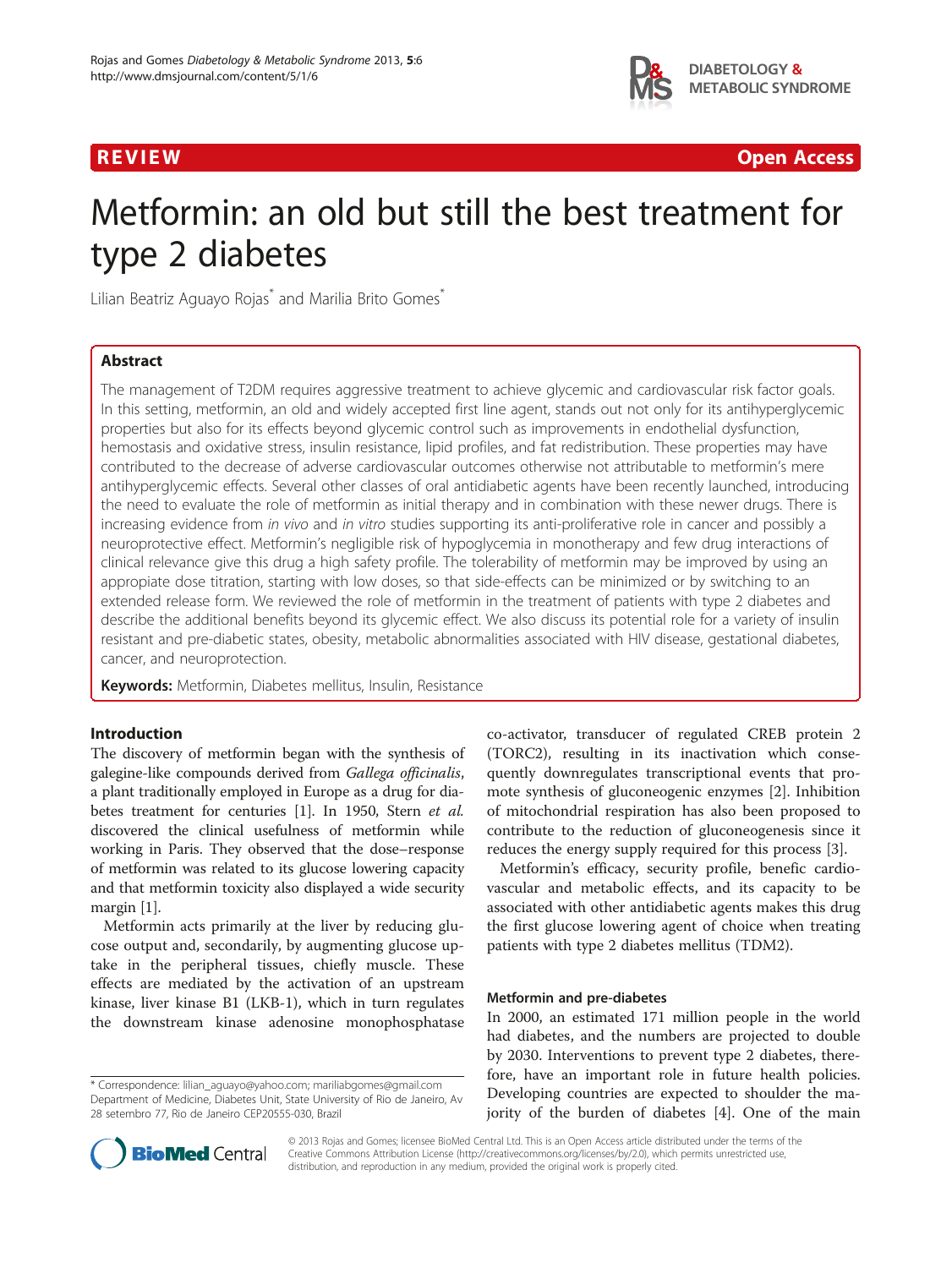contributing factors to this burden is the Western lifestyle which promotes obesity and sedentarism [\[5](#page-11-0)].

Impaired glucose tolerance (IGT) and impaired fasting glucose (IFG) statuses are associated with increased and varying risk of developing type 2 diabetes mellitus. IGT has been associated with an increased risk of cardiovascular events and may determine an increased mortality risk. The association of IFG with cardiovascular events, however, has not been well established [[6\]](#page-11-0).

When lifestyle interventions fail or are not feasible, pharmacological therapy may be an important resource to prevent type 2 diabetes. Several different drug classes have been studied for this purpose.

In their systematic review, Gillies et al. found that lifestyle and pharmacological interventions reduced the rate of progression to type 2 diabetes in people with IGT and that these interventions seem to be as effective as pharmacological treatment. Although compliance was high, treatment effect was not sustained after treatment was stopped. According to the results of their meta-analysis, lifestyle interventions may be more important in those with higher mean baseline body mass index BMI [\[5](#page-11-0)].

The best evidence for a potential role for metformin in the prevention of type 2 diabetes comes from The Diabetes Prevention Program (DPP) trial. Lifestyle intervention and metformin reduced diabetes incidence by 58% and 31%, respectively, when compared with placebo [[7\]](#page-11-0).

At the end of the DPP study, patients were observed for a one to two week wash out period. Diabetes incidence increased from 25.2 to 30.6% in the metformin group and from 33.4 to 36.7% in the placebo group. Even after including the wash out period in the overall analysis, metformin still significantly decreased diabetes incidence (risk ratio 0.75,  $p = 0.005$ ) compared with placebo [[8](#page-11-0)]. These data suggest that, at least in the short-term, metformin may help delay the onset of diabetes. The benefits of metformin were primarily observed in patients  $<60$  years old (RR 0.66) and in patients with a BMI greater than 35 kg/m<sup>2</sup> (RR 0.47) [[7\]](#page-11-0) (Table 1).

Metformin significantly reduced the risk of developing diabetes in an Indian population of subjects with IGT. The relative risk reduction was 28.5% with lifestyle modification ( $p = 0.018$ ), 26.4% with metformin ( $p =$ 

In a Chinese study, subjects with IGT randomly assigned to receive either low-dose metformin (750 mg/ day) or acarbose (150 mg/day) in addition to lifestyle intervention were compared to a control group that only received life style intervention. Treatment with metformin or acarbose produced large, significant, and similar risk reductions for new onset of T2DM of 77% and 88%, respectively; these reductions were larger than that of lifestyle intervention alone [\[10\]](#page-11-0).

The persistence of the long-term effects obtained through DPP interventions were evaluated at an additional follow-up after a median of 5.7 years. Individuals were divided in 3 groups: lifestyle, metformin, and placebo. Diabetes incidence rates were similar between treatment groups: 5.9 per 100 person-years (5.1–6.8) for lifestyle, 4.9 (4.2–5.7) for metformin, and 5.6 (4.8–6.5) for placebo. Diabetes incidence 10 years since DPP randomization was reduced by 34% and 18% in the lifestyle and metformin group, respectively [\[11\]](#page-11-0) (Table 1).

The prevalence of pre-diabetes as well as the progression rate to diabetes may differ between different populations, making the application of results from certain studies of different ethnical groups inappropriate. IGT is highly prevalent in native Asian Indians. This population has several unique features such as a young age of diabetes onset and lower BMI along with high rates of insulin resistance and lower thresholds for diabetic risk factors [\[12](#page-11-0)]. Chinese individuals have a lower prevalence of diabetes and are less insulin resistant than Indians, so the results of the Chinese study may not be applicable to Asian Indian individuals [\[13](#page-11-0)].

In a meta-analysis of randomized controlled trials, Salpeter *et al.* reported a reduction of 40% in the incidence of new-onset diabetes with an absolute risk reduction of 6% (95% CI, 4–8) during a mean trial duration of 1.8 years [\[14](#page-11-0)].

Lily and Godwin reported a decreased rate of conversion from pre-diabetes to diabetes in individuals with IGT or IFG in their systematic review and meta-analysis of randomized controlled trials. This effect was seen at both a higher metformin dosage (850 mg twice daily)

Table 1 Effectiveness of metformin in diabetes prevention of patients with impaired glucose tolerance

| Study                 | Randomized | Country | N    | <b>Duration</b><br>years | Mean change in risk<br><b>MET</b> (%) | Mean change in risk<br>LSM (%) |
|-----------------------|------------|---------|------|--------------------------|---------------------------------------|--------------------------------|
| <b>DPP</b> [7]        | yes        | USA     | 3234 |                          | $-31%$                                | $-58%$                         |
| IDPP[9]               | yes        | India   | 522  |                          | $-26.4%$                              | $-28.2%$                       |
| Yang et al. [10]      | yes        | China   | 321  | 2.5                      | $-77%$                                |                                |
| DPPOS <sub>[11]</sub> | yes        | USA     | 2766 | 5.7                      | $-18%$                                | $-34%$                         |

DPP: Diabetes Prevention Program, DPP: Indian Diabetes Prevention Program, DPPOS: Diabetes Prevention Outcome Study, MET: Metformin, LSM: Lifestyle modification.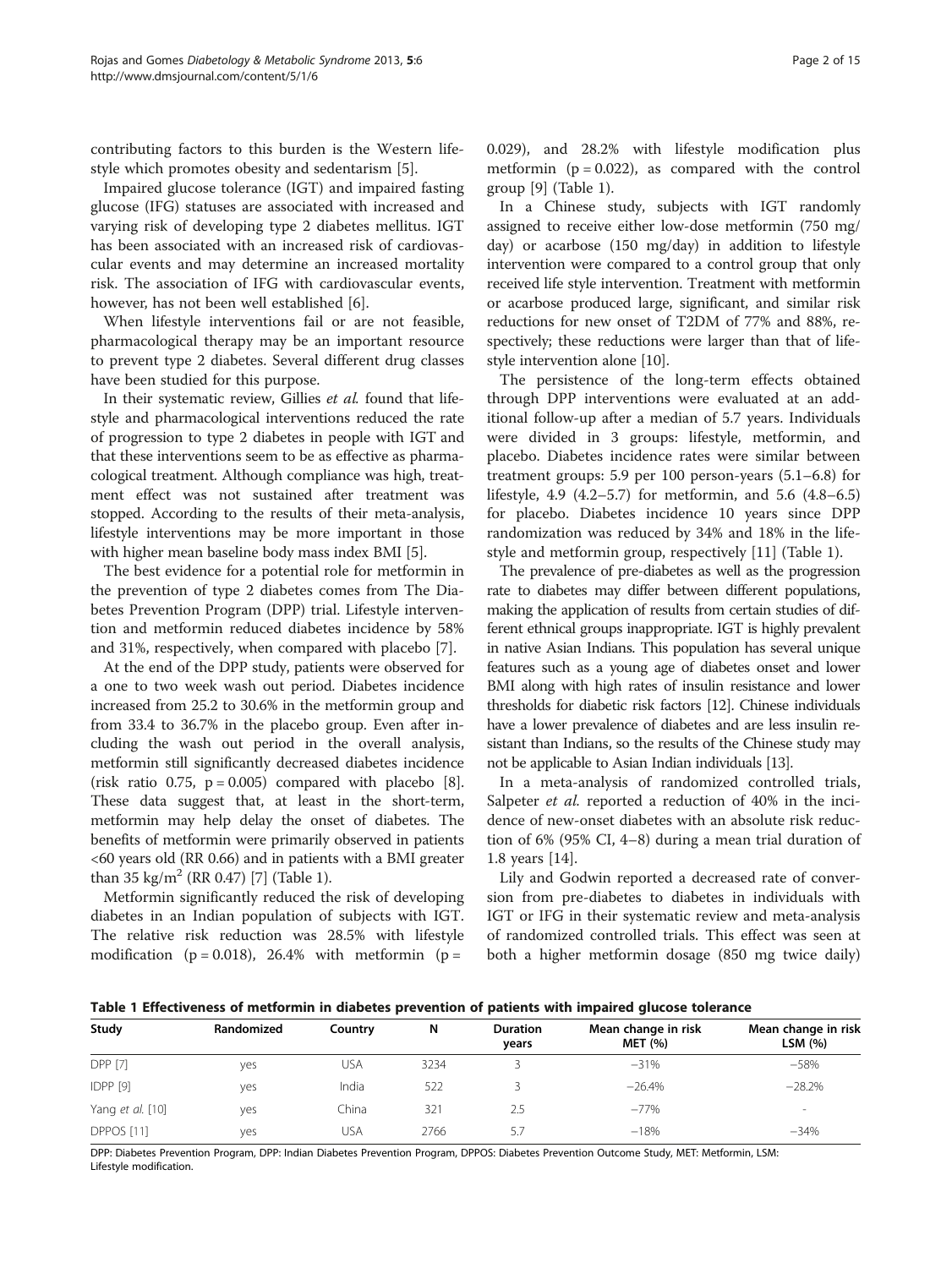and lower metformin dosage (250 mg twice or 3 times daily) in people of varied ethnicity [\[15\]](#page-11-0).

# Metformin in the management of adult diabetic patients

Current guidelines from the American Diabetes Association/European Association for the Study of Diabetes (ADA/EASD) and the American Association of Clinical Endocrinologists/American College of Endocrinology (AACE/ACE) recommend early initiation of metformin as a first-line drug for monotherapy and combination therapy for patients with T2DM. This recommendation is based primarily on metformin's glucose-lowering effects, relatively low cost, and generally low level of side effects, including the absence of weight gain [[16,17\]](#page-11-0).

Metformin's first-line position was strengthened by the United Kingdom Prospective Diabetes Study (UKPDS) observation that the metformin-treated group had risk reductions of  $32\%$  (p = 0.002) for any diabetes-related endpoint,  $42\%$  for diabetes-related death ( $p = 0.017$ ), and 36% for all-cause mortality  $(p = 0.011)$  compared with the control group. The UKPDS demonstrated that metformin is as effective as sulfonylurea in controlling blood glucose levels of obese patients with type 2 diabetes mellitus [[18\]](#page-11-0). Metformin has been also been shown to be effective in normal weight patients [\[19](#page-11-0)].

#### Metformin in combination therapy

Although monotherapy with an oral hypoglycemic agent is often initially effective, glycemic control deteriorates in most patients which requires the addition of a second agent. Currently, marketed oral therapies are associated with high secondary failure rates [[20\]](#page-11-0). Combinations of metformin and insulin secretagogue can reduce HbA1c between 1.5% to 2.2% in patients sub-optimally controlled by diet and exercise [[21](#page-11-0)].

The optimal second-line drug when metformin monotherapy fails is not clear. All noninsulin antidiabetic drugs when added to maximal metformin therapy are associated with similar HbA1c reduction but with varying degrees of weight gain and hypoglycemia risk. A meta-analysis of 27 randomized trials showed that thiazolidinediones, sulfonylureas, and glinides were associated with weight gain; glucagon-like peptide-1 analogs, glucosidase inhibitors, and dipeptidyl peptidase-4 inhibitors were associated with weight loss or no weight change. Sulfonylureas and glinides were associated with higher rates of hypoglycemia than with placebo. When combined with metformin, sulfonylureas and alphaglucosidase inhibitors show a similar efficacy on HbA1c [\[22](#page-11-0)].

### Metformin and sulfonylureas

The combination of metformin and sulfonylurea (SU) is one of the most commonly used and can attain a greater reduction in HbA1c (0.8–1.5%) than either drug alone

[[23,24\]](#page-11-0). The glimepiride/metformin combination results in a lower HbA1c concentration and fewer hypoglycemic events when compared to the glibenclamide/metformin combination [\[25\]](#page-11-0). The use of metformin was associated with reduced all-cause mortality and reduced cardiovascular mortality. Metformin and sulfonylurea combination therapy was also associated with reduced all-cause mortality [\[26\]](#page-11-0).

Epidemiological investigations suggest that patients on SUs have a higher cardiovascular disease event rate than those on metformin. Patients who started SUs first and added metformin also had higher rates of cardiovascular disease events compared with those who started metformin first and added SUs. These investigations are potentially affected by unmeasured confounding variables [\[27](#page-11-0)].

#### Metformin and insulin

Metformin as added to insulin-based regimens has been shown to improve glycemic control, limit changes in body weight, reduce hypoglycemia incidence, and to reduce insulin requirements (sparing effect), allowing a 15–25% reduction in total insulin dosage [[28,29\]](#page-11-0).

The addition of metformin to insulin therapy in type 1 diabetes is also associated with reductions in insulindose requirement and HbA1c levels [[30,31\]](#page-11-0).

# Metformin and thiazolinediones

The addition of rosiglitazone to metformin in a 24-week randomized, double-blind, parallel-group study significantly decreased HbA1c concentration and improved insulin sensitivity and HOMA ß cell function [[32](#page-11-0)]. However, in spite of preventing diabetes incidence, the natural course of declining insulin resistance may not be modified by a low dose of the metformin-rosiglitazone combination [\[33\]](#page-11-0).

The ADOPT study (A Diabetes Outcome Progression Trial) assessed the efficacy of rosiglitazone, as compared to metformin or glibenclamide, in maintaining long-term glycemic control in patients with recently diagnosed type 2 diabetes. Rosiglitazone was associated with more weight gain, edema, and greater durability of glycemic control; metformin was associated with a higher incidence of gastrointestinal events and glibenclamide with a higher risk of hypoglycaemia. [\[34\]](#page-11-0).

#### Metformin and glifozins

Dapagliflozin, a highly selective inhibitor of SGLT2, has demonstrated efficacy, alone or in combination with metformin, in reducing hyperglycemia in patients with type 2 diabetes [[35,36\]](#page-11-0). Studies are in development for assessing the safety and efficacy of this combination.

#### Metformin and α glicosidase inhibitor

Acarbose reduces the bioavailability of metformin [[37](#page-11-0)]. However, it has been reported that the association of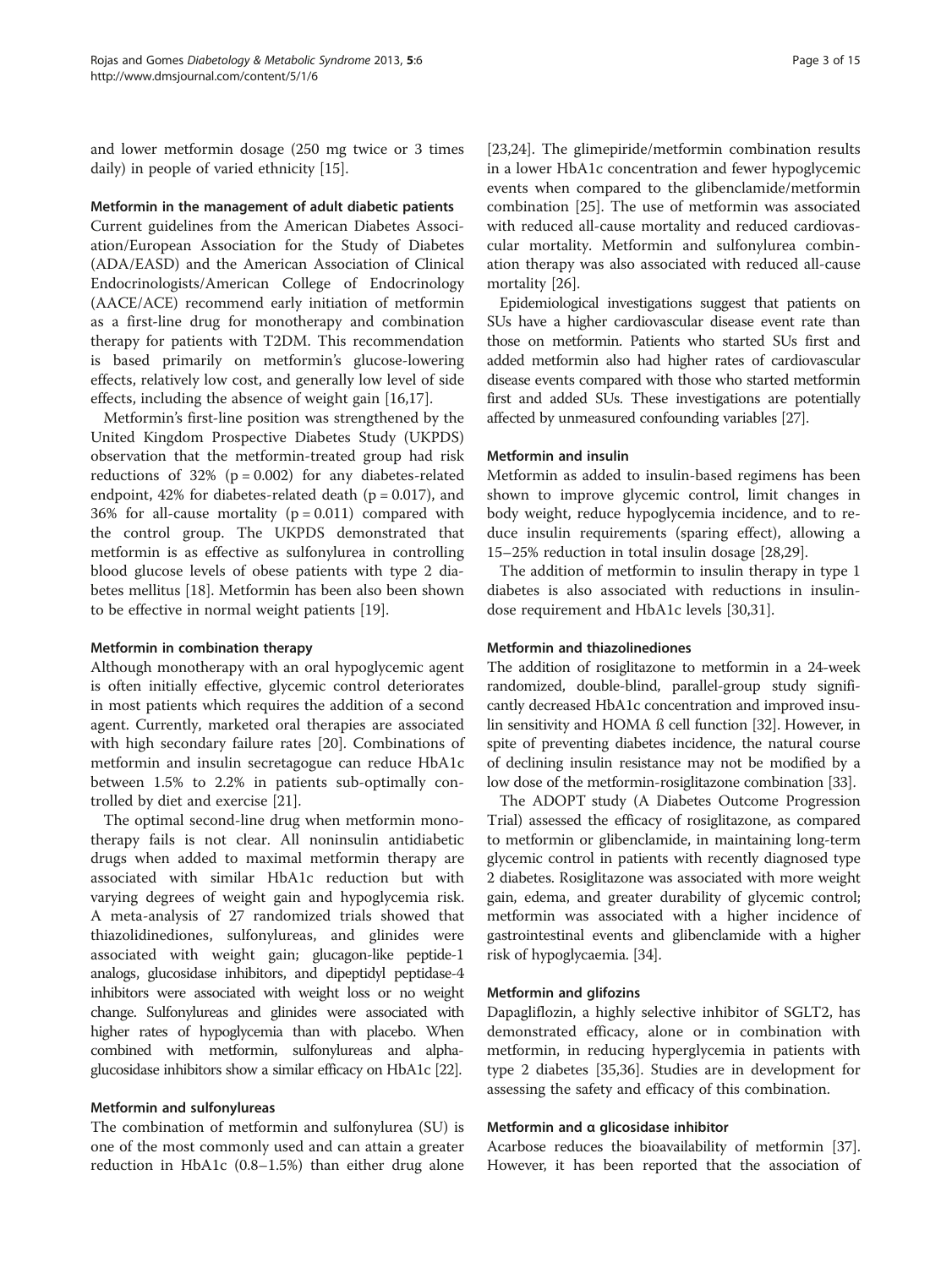acarbose to metformin in sub-optimally controlled patients reduced HbA1c by about 0.8-1.0% [\[38\]](#page-11-0).

# Metformin and incretin-based therapies

DDPIV prolongs the duration of active glucagon-like peptide 1 (GLP-1) by inhibiting DPPIV peptidase, an enzyme which cleaves the active form of the peptide. This action results in an improvement of insulin secretion as a physiological response to feeding. The mechanism of DPPIV inhibitors is complementary to that of metformin which improves insulin sensitivity and reduces hepatic glucose production, making this combination very useful for achieving adequate glycemic control [[39](#page-11-0)]. Metformin has also been found to increase plasma GLP-1 levels, probably by either direct inhibition of DPPIV or by increased secretion, leading to reduced food intake and weight loss [[40\]](#page-11-0).

Saxagliptin added to metformin led to clinically and statistically significant reductions in HbA1c from baseline versus metformin/placebo in a 24-week randomized, double-blind, placebo-controlled trial. Saxagliptin at doses of 2.5, 5, and 10 mg plus metformin decreased A1 by 0.59%, 0.69%, and 0.58%, respectively, in comparison to an increase in the metformin plus placebo group (+0.13%); p < 0.0001 for all comparisons [\[41](#page-11-0)].

A meta-analysis of 21 studies examined incretin-based therapy as an add-on to metformin in patients with T2DM for 16–30 weeks; 7 studies used a short-acting GLP-1 receptor agonist (exenatide BID), 7 used longer acting GLP-1 receptor agonists (liraglutide or exenatide LAR), and 14 examined DPP-IV inhibitors. Long-acting GLP-1 receptor agonists reduced HbA1c and fasting glucose levels to a greater extent than the other therapies [\[42\]](#page-11-0).

### Metformin and pregnancy

Metformin is known to cross the placenta and concerns regarding potential adverse effects on both the mother and the fetus have limited its use in pregnancy [\[43\]](#page-11-0). The use of metformin during pregnancy is still a matter of controversy.

Two meta-analyses of observational studies, one of women using metformin and/or sulfonylureas and one of women using metformin alone during the first trimester, did not show an increase in congenital malformations or neonatal deaths [\[44,45](#page-11-0)].

The Metformin in Gestational Diabetes (MiG) trial, found no significant difference in the composite fetal outcome (composite of neonatal hypoglycemia, respiratory distress, need for phototherapy, birth trauma, 5-minute Apgar score <7, or prematurity) between metformin and insulin. Women assigned to metformin had more preterm births and less weight gain compared to those in the insulin group [\[46\]](#page-12-0). Another randomized trial also found similar results [[47](#page-12-0)].

Results of the MiG TOFU reported that infants of diabetic mothers exposed to metformin in utero and examined at 2 years of age may present a reduction in insulin resistance, probably related to an increase in subcutaneous fat [\[48](#page-12-0)].

Longer follow-up studies will be required to determine metformin's impact on the development of obesity and metabolic syndrome in offspring.

# Metformin use in childhood and adolescence

Type 2 diabetes mellitus has dramatically increased in children and adolescents worldwide to the extent that has been labeled an epidemic [\[49\]](#page-12-0). Before 1990, it was a rare condition in the pediatric population; by 1999, the incidence varied from 8% to 45%, depending on geographic location, and was disproportionally represented among minority groups [[50\]](#page-12-0). There are few studies of metformin use in the pediatric population. Most of them are of short duration and heterogeneous designs.

The beneficial role of metformin in young patients with type 2 diabetes has been demonstrated in a randomized, controlled trial which showed a significant decrease in fasting blood glucose, HbA1c, weight, and total cholesterol. The most frequently reported adverse events were abdominal pain, diarrhea, nausea/vomiting, and headaches. There were no cases of clinical hypoglycemia, lactic acidosis, or clinically significant changes in physical examinations [[51\]](#page-12-0). When compared to glimepiride (1–8 mg once daily), metformin (500–1000 mg twice daily) lowered HbA1c to <7%, similar to glimepiride, but was associated with significantly less weight gain. A total of 42.4% and 48.1% of subjects in the glimepiride and metformin groups, respectively, in the intent-to-treat population achieved A1C levels of <7.0% at week 24 [\[52\]](#page-12-0).

There is some evidence that suggests improvement in metabolic control of poorly controlled adolescents with type 1 diabetes when metformin is added to insulin therapy. Metformin has been shown to reduce insulin dose requirement (5.7–10.1 U/day), HbA1c (0.6–0.9%), weight  $(1.7–6.0 \text{ kg})$ , and total cholesterol  $(0.3–0.41 \text{ mmol/l})$ [[30\]](#page-11-0). A previous review showed similar results in HbA1 reduction and insulin requirement, however no improvements in insulin sensitivity, body composition, or serum lipids were documented [[31\]](#page-11-0).

# Metformin indications for management of obesity, insulin resistance, and non-alcoholic fatty liver in children and adolescents

Insulin resistance in obese children and adolescents should be appropriately and aggressively addressed once it is linked to known cardiovascular risks such as IGT, T2DM, dyslipidemia, and hypertension [[53,54\]](#page-12-0). Nonalcoholic fatty (NAFLD) disease, a frequent cause of chronic liver disease in obese adults, is also associated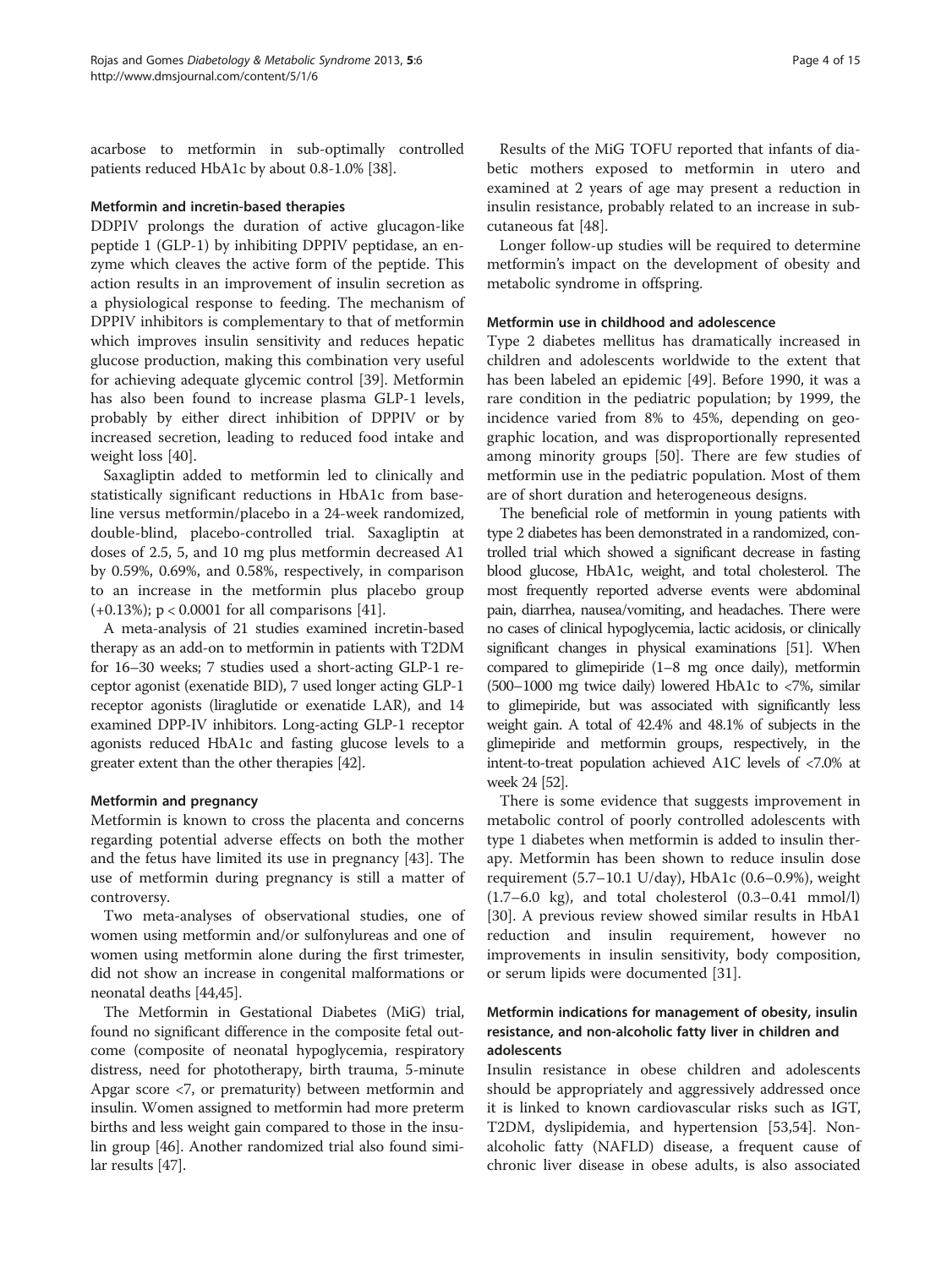with a higher risk of developing diabetes and of progression to fibrosis and cirrhosis [\[55](#page-12-0)] with an increased relative risk of cardiovascular events or death [\[56\]](#page-12-0). The true prevalence of NAFLD in children is underestimated. The prevalence of steatosis in obese children was estimated to be 38% in a large retrospective autopsy study [[57\]](#page-12-0).

Currently, the best supported therapy for NAFLD is gradual weight loss through exercise and nutritional support [\[58](#page-12-0)]. Metformin is associated with short-term weight loss, improvement of insulin sensitivity, and decreased visceral fat [\[59\]](#page-12-0). A reduction in ALT, GGT, and fatty liver incidence and severity has also been described with metformin use [\[60](#page-12-0)].

Metformin has been used increasingly in obese children with hyperinsulinemia although there are no strong evidence-based studies supporting its use for this clinical condition. A moderate improvement in body muscular index (BMI) and insulin sensitivity has been reported with the use of metformin [\[61,62\]](#page-12-0). Heart rate recovery (HRR) may also improve due to improved parasympathetic tone, paralleling improvements in BMI, insulin levels, and insulin sensitivity [\[61\]](#page-12-0). HRR has been considered a predictor of mortality and cardiovascular disease in otherwise healthy subjects [[63\]](#page-12-0). A poor HRR has also been linked to insulin resistance [[64\]](#page-12-0) and to a higher risk for developing T2DM [[65\]](#page-12-0).

Metformin may not be as effective as behavioral interventions in reducing BMI and when compared with drugs that are licensed for obesity, its effects are moderate [[66\]](#page-12-0).

# Effects of metformin on vascular protection Effects on cardiovascular mortality

Diabetic patients are at high risk of cardiovascular events, particularly of coronary heart disease by about 3-fold [\[67,68](#page-12-0)]. It has been stated that type 2 diabetic patients without a previous history of myocardial infarction have the same risk of coronary artery disease (CAD) as non-diabetic subjects with a history of myocardial infarction [[69](#page-12-0)]. This has led the National Cholesterol Education Program to consider diabetes as a coronary heart disease risk equivalent [[70](#page-12-0)]. Although there is no doubt that there is an increased risk of CAD events in diabetic patients, there is still some uncertainty as to whether the cardiovascular risk conferred by diabetes is truly equivalent to that of a previous myocardial infarction [[71\]](#page-12-0).

In 1980, Scambato et al. reported that, in a 3-year observational study of 310 patients with ischaemic cardiomyopathy, patients treated with metformin had reduced rates of re-infarction, occurrence of angina pectoris, acute coronary events other than acute myocardial infarction, and death in patients [[72\]](#page-12-0). The largest effect was seen in re-infarction rates; a post hoc analysis showed that this effect was significant ( $p = 0.003$ ). After

this study, the UKPDS, the largest randomized clinical trial in the newly-diagnosed type 2 diabetic population largely free of prior major vascular events, randomly assigned treatment with metformin to a subgroup of overweight individuals (>120% of ideal body weight). In 1990, another subgroup of patients  $(n = 537)$ , who were receiving the maximum allowed dosage of sulfonylurea, were randomized either to continue sulfonylurea therapy or to allow an early addition of metformin [\[18](#page-11-0)].

Metformin provided greater protection against the development of macrovascular complications than would be expected from its effects upon glycemic control alone. It had statistically significant reductions in the risk of all-cause mortality, diabetes-related mortality ( $p =$ 0.017), and any end-point related to diabetes  $(p = 0.002)$ , but not in myocardial infarction  $(p = 0.052)$  [\[18\]](#page-11-0). The UKPDS pos-trial reported significant and persistent risk reductions for any diabetes-related end point  $(21\% , p =$ 0.01), myocardial infarction  $(33\%, p = 0.005)$ , and death from any cause  $(27\%, p = 0.002)$  [[73\]](#page-12-0).

Following UKPDS, other studies have reported significant improvement of all-cause mortality and cardiovascular mortality (Table [2](#page-5-0)). A retrospective analysis of patients databases in Saskatchewan, Canada reported significant reductions for all-cause mortality and cardiovascular mortality of 40% and 36%, respectively [[26](#page-11-0)]. The PRESTO trial showed significant reductions of any clinical event (28%), myocardial infarction (69%), and all-cause mortality (61%) [[74](#page-12-0)]. The HOME trial reported a decreased risk of developing macrovascular disease [[75](#page-12-0)]. In non-diabetic subjects with normal coronary arteriography but also with two consecutive positive (ST depression > 1 mm) exercise tolerance test, an 8-week period on metformin improved maximal ST-segment depression, Duke score, and chest pain incidence compared with placebo [\[76\]](#page-12-0). A recent meta-analysis suggested that the cardiovascular effects of metformin could be smaller than had been hypothesized on the basis of the UKPDS; however, its results must be interpreted with caution given the low number of randomized controlled trials included [[77](#page-12-0)].

# Metformin and heart failure

The risk of developing cardiac heart failure (CHF) in diabetic individuals nearly doubles as the population ages [\[77\]](#page-12-0). DM and hyperglycemia are strongly implicated as a cause for the progression from asymptomatic left ventricular dysfunction to symptomatic HF, increased hospitalizations for HF, and an overall increased mortality risk in patients with chronic HF [[78\]](#page-12-0). Despite all its benefits, metformin is contraindicated in patients with heart failure due to the potential risk of developing lactic acidosis, a rare but potentially fatal metabolic condition resulting from severe tissue hypoperfusion [[79\]](#page-12-0). The US Food and Drug Administration removed the heart failure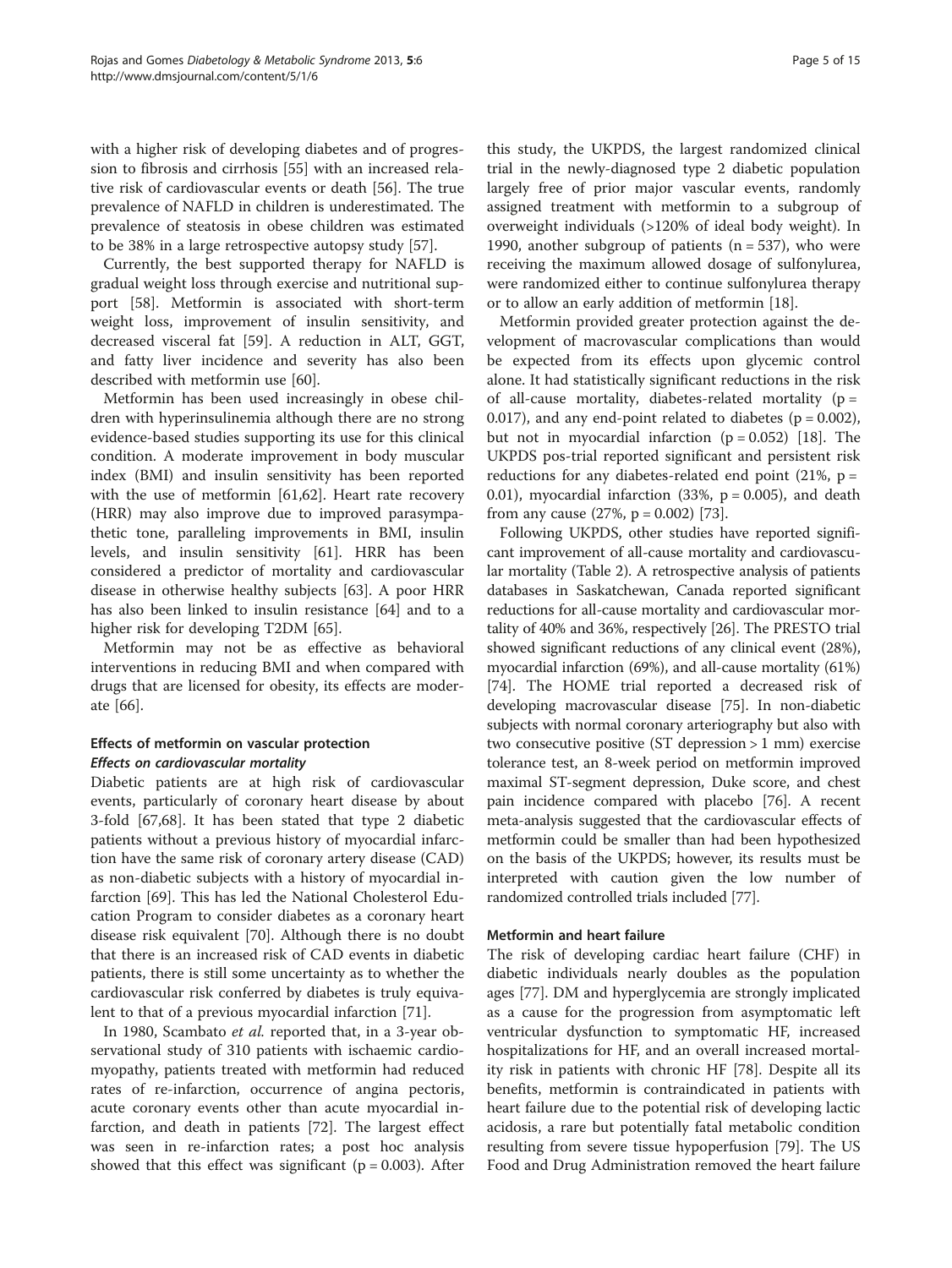<span id="page-5-0"></span>Table 2 Metformin effects on vasculoprotection

| Study                | Design        |                  | Duration Key findings                                                                                               |
|----------------------|---------------|------------------|---------------------------------------------------------------------------------------------------------------------|
| <b>UKPDS 33 [18]</b> | Prospective   | 10 <sub>yr</sub> | Significant reduction in all-cause mortality, diabetes related mortality, and any end-point related to<br>diabetes. |
| Sgambato et al. [72] | Retrospective | 3 yr             | Trend towards reduction in angina symptoms ( $p = 0.051$ ). Significant lower re-infarction rates.                  |
| Johnson et al. [24]  | Retrospective | 9 vr             | Reduction of all-cause mortality and of cardiovascular mortality                                                    |
| Kao et al. [74]      | Prospective   | $2 \, yr$        | Significant risk reduction for any clinical event, myocardial infarction and all-cause mortality                    |
| Jadhav et al. [76]   | Prospective   | 8 weeks          | Improved maximal ST depression, Duke score, and chest pain incidence                                                |
| Kooy et al. [75]     | Prospective   | 4, 3 yr          | Reduction of the risk of developing macrovascular disease                                                           |

contraindication from the packaging of metformin although a strong warning for the cautious use of metformin in this population still exists [\[80\]](#page-12-0).

Several retrospective studies in patients with CHF and diabetes reported lower risk of death from any cause [\[81-83\]](#page-12-0), lower hospital readmissions for CHF [\[81\]](#page-12-0), and hospitalizations for any cause [\[81,82\]](#page-12-0). A recent review concluded that CHF could not be considered an absolute contraindication for metformin use and also suggest its protective effect in reducing the incidence of CHF and mortality in T2DM [\[83\]](#page-12-0). This protective effect may due to AMPK activation and decrease in cardiac fibrosis [\[83](#page-12-0)].

In a prospective 4-year study, 393 metformin-treated patients with elevated serum creatinine between 1.5– 2.5 mg/dL and coronary artery disease, CHF, or chronic obstructive pulmonary disease (COPD) were randomized into two groups. One group continued metformin therapy while the other was instructed to discontinue metformin. Patients with CHF had either New York Heart Association (NYHA) Class III or Class IV CHF and were receiving diuretic and vasodilatation drugs. There were no differences between groups in all-cause mortality, cardiovascular mortality, rate of myocardial infarction, or rate of cardiovascular events [[84\]](#page-12-0).

Patients with DM and advanced, systolic HF  $(n = 401)$ were divided into 2 groups based on the presence or absence of metformin therapy. The cohort had a mean age of  $56 \pm 11$  years and left ventricular ejection fraction (LVEF) of  $24 \pm 7\%$  with 42% and 45% being NYHA III and NYHA IV, respectively. Twenty-five percent  $(n = 99)$ were treated with metformin therapy. Metformin-treated patients had a higher BMI, lower creatinine, and were less often on insulin. One-year survival in metformintreated and non-metformin-treated patients was 91% and 76%, respectively ( $p = 0.007$ ). After a multivariate adjustment for demographics, cardiac function, renal function, and HF medications, metformin therapy was associated with a non-significant trend of improved survival [\[85](#page-12-0)].

Many different mechanisms, beyond glycemic control, have been implicated in vascular protection induced by metformin such as improvements in the inflammatory

pathway [[86](#page-12-0)], coagulation [\[87\]](#page-12-0), oxidative stress and glycation [[88](#page-12-0)-[92](#page-12-0)], endothelial dysfunction [\[88-90\]](#page-12-0), haemostasis [\[88,91-93\]](#page-12-0), insulin resistance improvement [[94](#page-13-0)], lipid profiles [\[95,96\]](#page-13-0), and fat redistribution [\[97,98](#page-13-0)]. Some of these mechanisms are described below.

#### Beyond glycemic control

The UKPDS recruited patients with newly diagnosed type 2 diabetes and demonstrated that tight glycemic control has beneficial effects on microvascular end points. However, it failed to show improvements in macrovascular outcomes. The improved cardiovascular disease (CVD) risk in overweight diabetic patients treated with metformin was attributed to its effects extending beyond glycemic control [\[18](#page-11-0)].

#### Effects on the inflammatory pathway

The benefits of metformin on macrovascular complications of diabetes, separate from its conventional hypoglycemic effects, may be partially explained by actions beyond glycemic control, particularly by actions associated with inflammatory and atherothrombotic processes [\[86](#page-12-0)]. Metformin can act as an inhibitor of pro-inflammatory responses through direct inhibition of NF-kB by blocking the PI3K– Akt pathway. This effect may partially explain the apparent clinical reduction of cardiovascular events not fully attributable to metformin's anti-hyperglycemic action [[86\]](#page-12-0).

Some studies also point to a modest effect on inflammatory markers in subjects with IGT in T2DM [[87](#page-12-0)] while others have found no effect at all [[88\]](#page-12-0).

#### Effects on oxidative stress

Oxidative stress is believed to contribute to a wide range of clinical conditions such as inflammation, ischaemiareperfusion injury, diabetes, atherosclerosis, neurodegeneration, and tumor formation [[99](#page-13-0)].

Metformin has antioxidant properties which are not fully characterized. It reduces reactive oxygen species (ROS) by inhibiting mitochondrial respiration [[100\]](#page-13-0) and decreases advanced glycosylation end product (AGE) indirectly through reduction of hyperglycemia and directly through an insulin-dependent mechanism [[101\]](#page-13-0).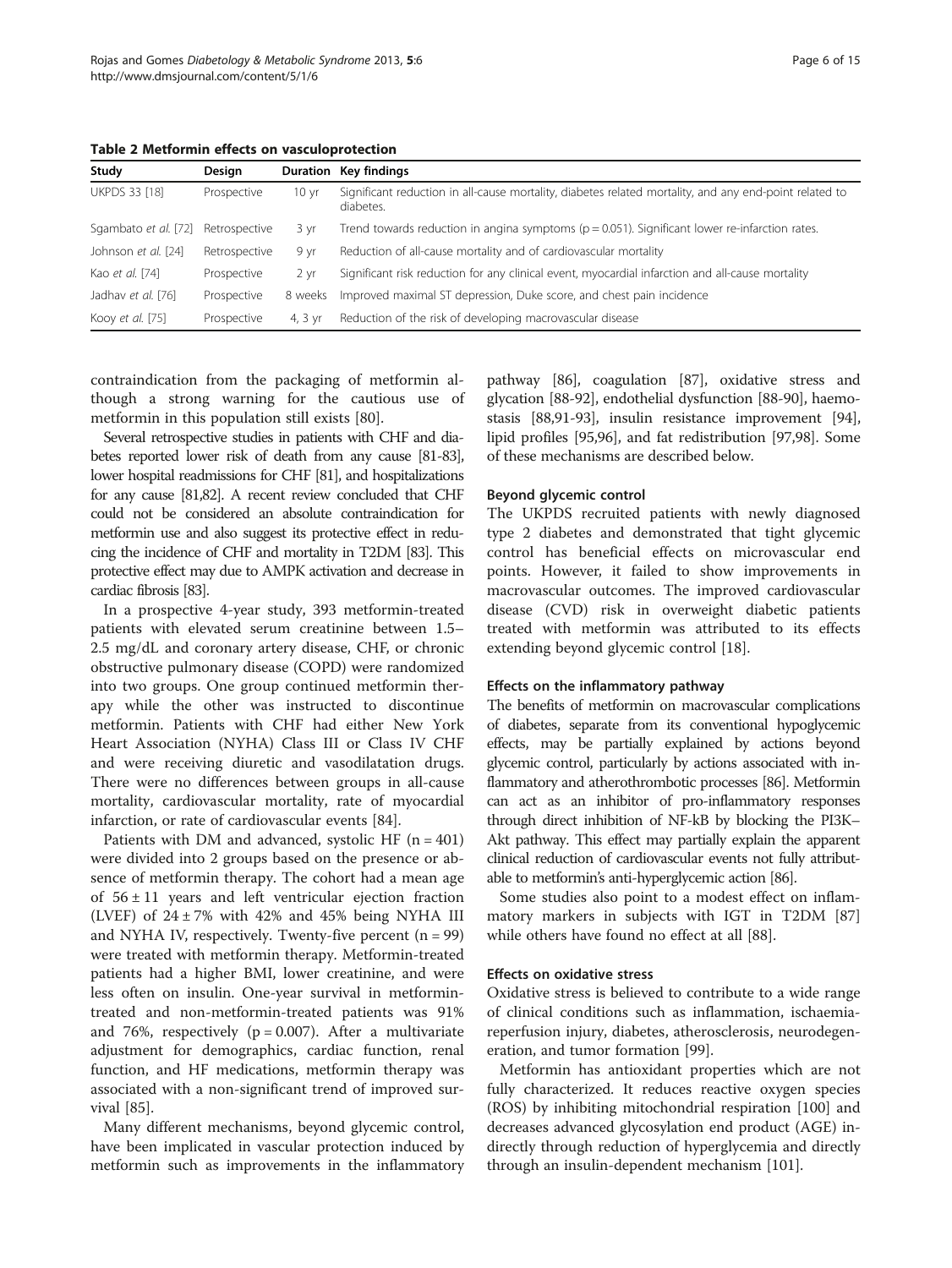There is some evidence that metformin also has a beneficial effect on some components of the antioxidant defense system. It can upregulate uncoupled proteins 2 (UCP2) in adipose tissue [[102\]](#page-13-0) and can also cause an increase in reduced glutathione [[100](#page-13-0)].

Metformin has been proposed to cause a mild and transient inhibition of mitochondrial complex I which decreases ATP levels and activates AMPK-dependent catabolic pathways [\[100\]](#page-13-0), increasing lipolysis and ß-oxidation in white adipose tissue [\[102](#page-13-0)] and reducing neoglucogenesis [[2](#page-11-0)]. The resultant reduction in triglycerides and glucose levels could decrease metylglyoxal (MG) production through lipoxidation and glycoxidation, respectively [\[99,101\]](#page-13-0).

Recently a study described a putative mechanism relating metformin action and inhibition of oxidative stress, inflammatory, and proapoptotic markers [\[103\]](#page-13-0). In this study, treatment of bovine capillary endothelial cells incubated in hyperglycemic medium with metformin was able to decrease the activity of NF-kB and others intracellular proteins related to cellular metabolic memory. The authors suggested that this action could be mediated by histone deacetylase sirtuin 1 (SIRT-1), a multifunctional protein involved in many intracellular pathways related to metabolism, stress response, cell cycle, and aging [[103\]](#page-13-0).

# Effects on endothelial function

Type 2 diabetes is associated with a progressive and generalized impairment of endothelial function that affects the regulation of vasomotor tone, leucocyte adhesion, hemostasis, and fibrinolysis. These effects are probably direct and not related to decreases in hyperglycemia [\[88](#page-12-0)].

Contradictory effects of metformin on endothelial function have been described, however [\[89,90\]](#page-12-0). Mather et al. reported that metformin has no effect on endothelium dependent blood flow but has a significant effect on endothelium independent blood flow and insulin re-sistance reduction [\[89](#page-12-0)]. Conversely, Vitale et al. found significant improvement of endothelium dependent flow without a significant effect on endothelium independent response [\[90](#page-12-0)]. Further studies are necessary to establish the effect of metformin on endothelial function.

# Effects on body weight

Metformin may have a neutral effect on body weight of patients with T2DM when compared to diet [\[18](#page-11-0)] or may limit or decrease the weight gain experienced with sulfonylureas [\[18\]](#page-11-0), TDZ [[104\]](#page-13-0), insulin [[29,](#page-11-0)[75\]](#page-12-0), HAART [[97\]](#page-13-0), and antipsychotics drugs [\[94](#page-13-0)].

Modest weight loss with metformin has been observed in subjects with IGT [[15,18\]](#page-11-0). However, a meta-analysis of overweight and obese non-diabetic subjects, found no significant weight loss as either a primary or as secondary outcome [[105\]](#page-13-0).

The mechanisms by which metformin contributes to weight loss may be explained through the reduction in gastrointestinal absorption of carbohydrates and insulin resistance [[95\]](#page-13-0), reduction of leptin [\[95\]](#page-13-0) and ghrelin levels after glucose overload [[96](#page-13-0)], and by induction of a lipolitic and anoretic effect by acting on glucagon–like peptide 1 [[40\]](#page-11-0).

# Effects on lipid profile

Metformin is associated with improvements in lipoprotein metabolism, including decreases in LDL-C [\[95](#page-13-0)], fasting and postprandial TGs, and free fatty acids [[106\]](#page-13-0).

# Effects on blood pressure

The hypertension associated with diabetes has an unclear pathogenesis that may involve insulin resistance. Insulin resistance is related to hypertension in both diabetic and non-diabetic individuals and may contribute to hypertension by increasing sympathetic activity, peripheral vascular resistance, renal sodium retention [\[107](#page-13-0)], and vascular smooth muscle tone and proliferation [\[108,109](#page-13-0)].

Data of the effects of metformin on BP are variable, with neutral effects or small decreases in SBP and DBP [[110\]](#page-13-0). In the BIGPRO1 trial carried out in upper-body obese non-diabetic subjects with no cardiovascular diseases or contraindications to metformin, blood pressure decreased significantly more in the IFG/IGT subgroup treated with metformin compared to the placebo group  $(p < 0.03)$  [\[111](#page-13-0)].

# Effects on thyroid function

Metformin decreases serum levels of thyrotropin (TSH) to subnormal levels in hypothyroid patients that use levothyroxin (LT4) on a regular basis [\[112](#page-13-0)]. A significant decrease in TSH  $(P < 0.001)$  without reciprocal changes in any thyroid function parameter in diabetic patients had also been reported but only in hypothyroid subjects, not in euthyroid ones [\[113\]](#page-13-0).

The mechanism of the drop in TSH is unclear at this time. Some of the proposed explanations for this effect are enhanced inhibitory modulation of thyroid hormones on central TSH secretion, improved thyroid reserve in patients with hypothyroidism [\[113\]](#page-13-0), changes in the affinity or the number of thyroid hormone receptors, increased dopaminergic tone, or induced constituent activation of the TSH receptor [\[112\]](#page-13-0).

# Metformin and HIV lypodystrofy

Antiretroviral therapy has been associated with an increased prevalence of type 2 diabetes mellitus and insulin resistance among HIV-infected patients [[114](#page-13-0)]. Lipodystrophy, characterized by morphological (peripheral lipoatrophy, localized fat accumulation) and metabolic changes (hyperlipidemia, insulin resistance and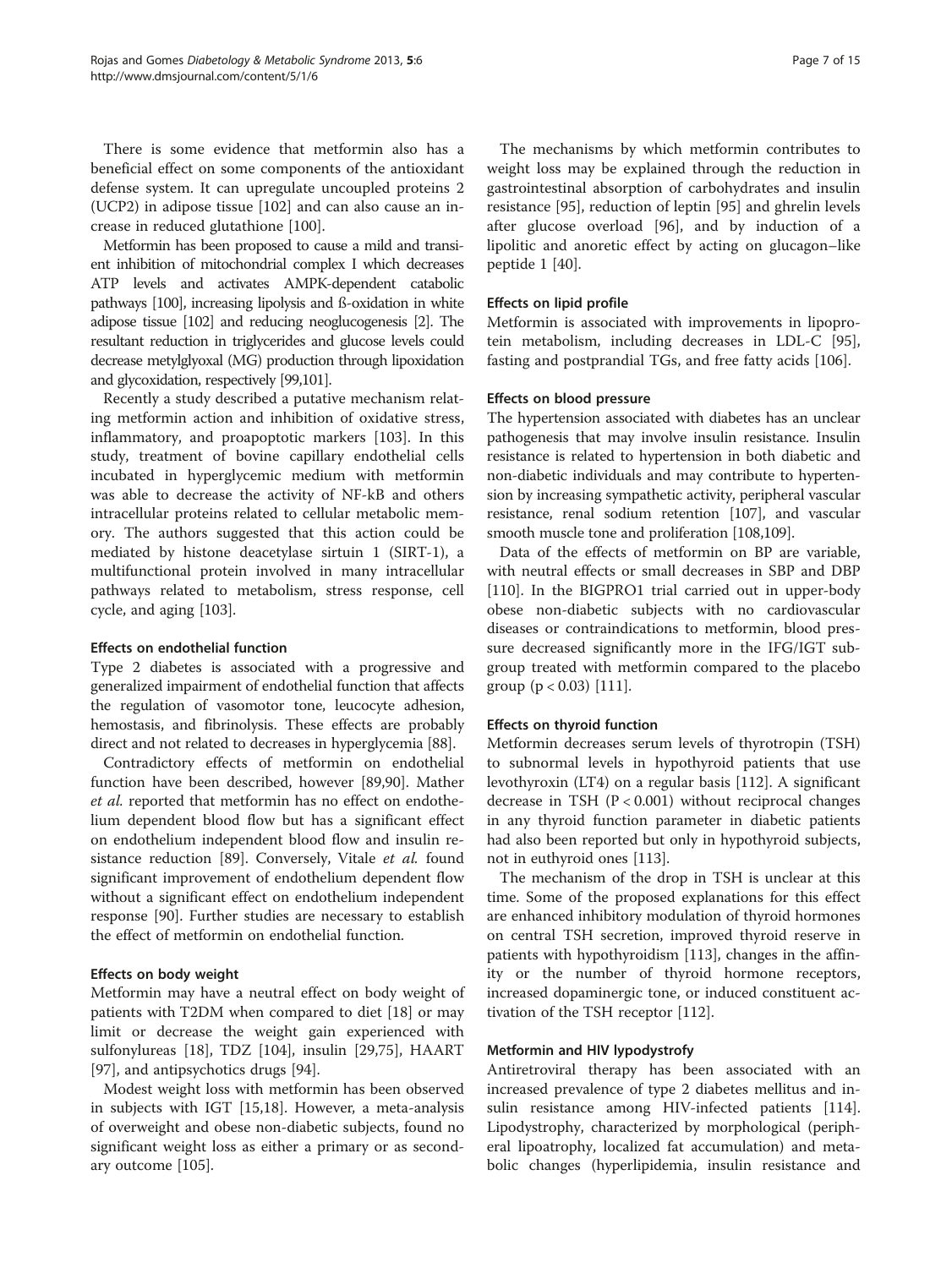hyperglycemia), is highly prevalent in patients on highly active antiretroviral therapy (HAART), occurring in 40% to 80% of patients [[115](#page-13-0)].

Nucleoside reverse transcriptase inhibitors (NRTIs), particularly thymidine analogues (zidovudine and stavudine), have been associated with morphological changes, particularly extremity fat loss [[116](#page-13-0)], while protease inhibitors (PIs) have been associated with biochemical derangements of glucose and lipids as well as with localized accumulation of fat [[117\]](#page-13-0).

Lifestyle modifications such as diet and exercise and switching antiretroviral therapies seems to be of limited value in reducing visceral abdominal fat (VAT). Metformin has been shown to reduce VAT [\[97,98](#page-13-0)] but at the expense of accelerating peripheral fat loss [\[118](#page-13-0)]. Favorable effects on insulin levels [\[98\]](#page-13-0), insulin sensitivity [\[119](#page-13-0)], weight [\[97](#page-13-0)], flow-mediated vasodilation [\[119](#page-13-0)], and lipid profiles [[98,119](#page-13-0)] have also been described.

# Effects on hemostasis

Therapeutic doses of metformin in type 2 diabetic patients lower circulating levels of several coagulation factors such as plasminogen activator inhibitor (PAI-1), von Williebrand Factor (vWF), tissue type plasminogen activator [[88](#page-12-0)], factor VII [[91\]](#page-12-0). It has also direct effects on fibrin structure and function by decreasing factor XIII activity and changing fibrin structure [\[92](#page-12-0)].

Furthermore, plasma levels of PAI-1 and vWF, which are secreted mainly by the impaired endothelium, have been shown to decrease with metformin therapy in nondiabetic subjects [\[93\]](#page-12-0).

### Metformin and neuroprotection

Alzheimer's disease (AD), one of the most common neurodegenerative diseases, has been termed type 3 diabetes. It is a brain specific form of diabetes characterized by impaired insulin actions and neuronal insulin resistance [\[120](#page-13-0)] that leads to excessive generation and accumulation of amyloid oligomers, a key factor in the development of AD [\[121](#page-13-0)].

The mechanisms of cerebral metabolism are still unclear. A network of different factors is most likely responsible for its maintenance. The activated protein kinase (AMPK) forms a molecular hub for cellular metabolic control [\[122\]](#page-13-0). Recent studies of neuronal models are pointing to possible AMPK roles beyond energy sensing with some reporting protective effects [[123](#page-13-0)] while others report detrimental effects, particularly under extreme energy depletion [[124](#page-13-0)].

AMPK is activated in the brain by metabolic stresses that inhibit ATP production such as ischemia, hypoxia, glucose deprivation, metabolic inhibitors (metformin), as well as catabolic and ATP consuming processes [[122\]](#page-13-0).

The human brain is characterized by an elevated oxidative metabolism and low antioxidants enzymes, which increases the brain's vulnerability to oxidative stress [[125](#page-13-0)]. Oxidative stress has been implicated in a variety of neurological diseases, including Alzheimer's disease, Parkinson's disease, and amyotrophic lateral sclerosis disease [[126](#page-13-0)]. Mitochondrial dysfunction has a pivotal role in oxidative stress. In this setting, the permeability transition pore (PTP) acts as a regulator of the apoptotic cascade under stress conditions, triggering the release of apoptotic proteins and subsequent cell death [\[127\]](#page-13-0). It was reported that metformin prevents PTP opening and subsequent cell death in various endothelial cell types exposed to high glucose levels [[128](#page-13-0)]. Metformin could interrupt the apoptotic cascade in a model of ectoposide-induced cell death by inhibiting PTP opening and blocking the release of cytochrome-c. These events together with other factors from the mitochondrial intermembrane space are critical processes in the apoptotic cascade [\[125\]](#page-13-0).

Insulin has been shown to regulate a wide range of processes in the central nervous system such as food intake, energy homeostasis, reproduction, sympathetic activity, learning and memory [[129\]](#page-13-0), as well as neuronal proliferation, apoptosis, and synaptic transmission [\[130](#page-13-0)].

With regard to ß amyloid, a report has shown that metformin increases ß amyloid in cells through an AMPK-dependent mechanism, independent of insulin signaling and glucose metabolism. This effect is mediated by a transcriptional upregulation of ß secretase (BACE 1) which leads to an increase of ß amyloid [[131](#page-13-0)]. However, when insulin is added to metformin, it potentiates insulin's effects on amyloid reduction, improves neuronal insulin resistance, and impairs glucose uptake and AD-associated neuropathological characteristics by activating the insulin signaling pathway [\[129](#page-13-0)].

Metformin has been shown to promote rodent and human neurogenesis in culture by activating a protein kinase C-CREB binding protein (PKC-CBP) pathway, recruiting neural stem cells and enhancing neural function, particularly spatial memory function. It is noteworthy that neural stem cells can be recruited in an attempt of endogeneously repairing the injured or regenerating brain [[132\]](#page-13-0). In the context of metformin's potential neuroprotective effect in vivo, the capacity of the drug to cross the blood brain barrier needs to be further elucidated. Provided that this crossing could occur, metformin may become a therapeutic agent not only in peripheral and diabetes-associated vascular neuropathy but also in neurodegenerative diseases.

### Metformin and cancer

Patients with type 2 diabetes have increased risks of various types of cancer, particularly liver, pancreas, endometrium, colon, rectum, breast, and bladder cancer. Cancer mortality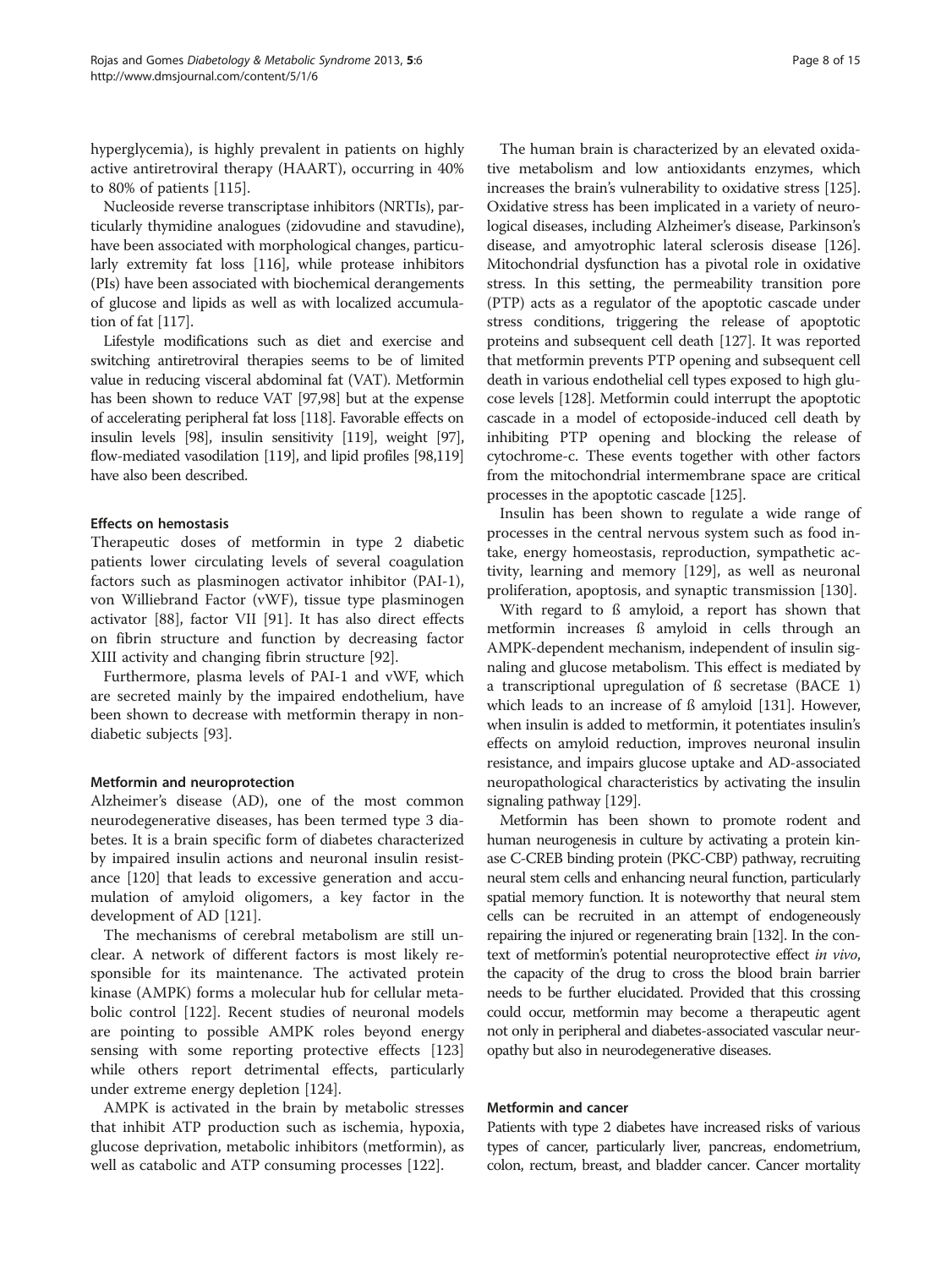is also increased [\[133,134](#page-13-0)]. Many studies showed reduced incidence of different types of cancer in patients as well a reduced cancer-related mortality in patients using metformin (Table 3).

The underlying mechanisms of tumorigenesis in T2DM seem to be related to insulin resistance, hyperinsulinemia, elevated levels of IGF-1 [[140](#page-13-0)-[142](#page-13-0)], and hyperglycemia with the latter driving ATP production in cancer cells through the glycolytic pathway, a mechanism known as the Warburg effect [[142](#page-13-0)].

Metformin significantly reduces tumorigenesis and cancer cell growth although how it does it is not well understood. It may be due to its effects on insulin reduction and hyperinsulinemia, and consequently on IGF-1 levels, which have mitogenic actions enhancing cellular proliferation,but may also involve specific AMPKmediated pathways [[133\]](#page-13-0).

Activation of AMPK leads to inhibition of mTOR through phosphorylaton and subsequent activation of the tumor suppressor tuberous sclerosis complex 2 (TSC2). The mTOR is a key integrator of growth factor and nutrient signals as well as a critical mediator of the PI3K/PKB/Akt pathway, one of the most frequently disregulated signaling pathways in human cancer [\[144](#page-14-0)]. Metformin may have additional anticancer properties independent of AMPK, liver kinase 1 (LKB1), and TSC2. This may be related, in part, to the inhibition of Rag GTPase-mediated activation of mTOR [[145\]](#page-14-0).

Patients with type 2 diabetes who are prescribed metformin had a lower risk of cancer compared to patients who did not take it. The reduced risk of cancer and cancer mortality observed in these studies has been consistently in the range of 25% to 30% [\[135-139](#page-13-0)[,145](#page-14-0)-[147\]](#page-14-0). An observational cohort study with type 2 diabetics who were new metformin users found a significant decrease in cancer incidence among metformin users (7.3%) compared to controls (11.6%). The unadjusted hazard ratio (95% CI) for cancer was 0.46 (0.40–0.53). The authors suggested a dose-related response [\[136](#page-13-0)]. In an observational study of women with type 2 diabetes, a decreased risk of breast cancer among metformin users was only seen with long-term use [\[137\]](#page-13-0).

Metformin use is associated with lower cancer-related mortality. A prospective study (median follow-up time of 9.6 years) found that metformin use at baseline was associated with lower cancer-related mortality and that this association appeared to be dose dependent [\[138\]](#page-13-0). Diabetic patients with colorectal cancer who were treated with metformin had lower mortality than those not receiving metformin [\[139\]](#page-13-0). Patients with type 2 diabetes exposed to sulfonylureas and exogenous insulin had a significantly increased risk of cancer-related mortality compared with patients exposed to metformin. However, whether this increased risk is related to a deleterious effect of sulfonylurea and insulin or a protective effect of metformin or due to some unmeasured effect related to both choice of therapy and cancer risk is not known [\[147](#page-14-0)].

The proposed mechanisms of metformin anti-cancer properties are not fully understood. Most are mainly mediated through AMPK activation which requires LKB1, a well-known tumor suppressor [\[2\]](#page-11-0). Some of these mechanisms may be through inhibition of cell growth [[148](#page-14-0)], IGF-1 signaling [\[149\]](#page-14-0), inhibition of the mTOR pathway [\[150\]](#page-14-0), reduction of human epidermal growth factor receptor type 2 (HER-2) expression (a major driver of proliferation in breast cancer) [[151](#page-14-0)], inhibition of angiogenesis and inflammation [[152](#page-14-0)], induction of apoptosis and protein 53 (p53) activation [\[153\]](#page-14-0), cell cycle arrest [[137](#page-13-0)[,154\]](#page-14-0), and enhancement of cluster of differenciation 8 (CD8) T cell memory [\[155](#page-14-0)].

# Future roles for metformin in cancer therapy

In vitro and in vivo studies strongly suggest that metformin may be a valuable adjuvant in cancer treatment. Some of the proposed future roles yet to be defined through further research are outlined as follows:

Table 3 Reduced incidence and cancer-related mortality in metformin treated patients

| Author                 | Study type                      | Tumor type                  | Region                      | Total<br>participants | <b>Follow</b><br>up<br>(years) | Confounding adjustment *                                                                                                     |
|------------------------|---------------------------------|-----------------------------|-----------------------------|-----------------------|--------------------------------|------------------------------------------------------------------------------------------------------------------------------|
| Evans<br>[135]         | Pilot<br>Observational<br>Study | Not specified               | Tayside,<br>Scotland.<br>UK | 11,876                | 8                              | IMC, smoking, blood pressure, material deprivation                                                                           |
| <b>Bodmer</b><br>[136] | Retrospective<br>Case control   | Breast                      | UK                          | 22,661                | 10                             | Age, BMI, smoking, estrogen use, diabetes history, HbA1c, renal<br>failure, congestive heart failure, ischemic heart disease |
| Li [137]               | Prospective<br>case-control     | Pancreatic                  | <b>USA</b>                  | 1,836                 | $\overline{4}$                 | Sex, age, smoking, DM-2, duration of diabetes, HbA1c, insulin<br>use, oral antidiabetic medication, IMC, risk factors        |
| Donadon<br>[138]       | Retrospective<br>Case-control   | Hepatocellular<br>carcinoma | Italy                       | 1,573                 | 12                             | Sex, age, BMI, alcohol abuse, HBV and HCV infection, DM-2, ALT<br>level                                                      |
| Libby<br>[139]         | Retrospective                   | Colorectal                  | Scotland.<br>UK             | 8,000                 | 9                              | Sex, age, BMI, HbA1c, deprivation                                                                                            |
|                        | cohort study                    |                             |                             |                       |                                | Other drug use                                                                                                               |

\*Confounding adjustment: Adjustment of variables that could potentially interfere with cancer incidence.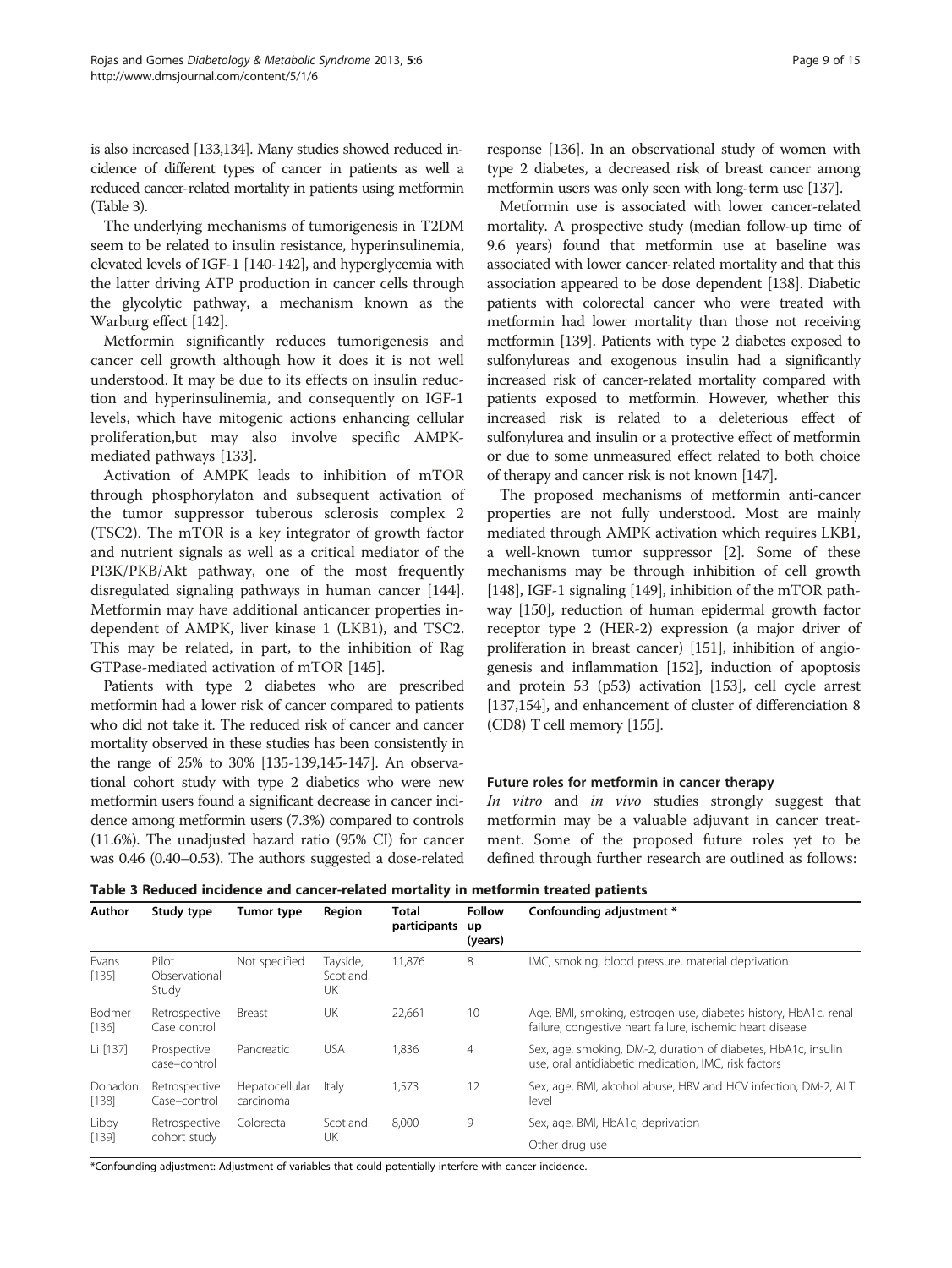### Tumor prevention

When compared to those on other treatments, metformin users had a lower risk of cancer. A doserelationship has been reported [[138](#page-13-0)[,144,145](#page-14-0)].

### Adjunct in chemotherapy

Type 2 diabetic patients receiving neo-adjuvant chemotherapy for breast cancer as well as metformin were more likely to have pathologic complete response (pCR) than patients not receiving it. However, despite the increase in pCR, metformin did not significantly improve the estimated 3-year relapse-free survival rate [[156\]](#page-14-0).

# Tumor relapse prevention

Cancer stem cells may be resistant to chemotherapeutic drugs, therefore regenerating the various tumor cell types and promoting disease relapse. Low doses of metformin inhibited cellular transformation and selectively killed cancer stem cells in four genetically different types of breast cancer in a mouse xenograft model. The association of metformin and doxorubicin killed both cancer stem cells and nonstem cancer cells in culture. This may reduce tumor mass and prevent relapse more effectively than either drug used as monotherapy [\[157\]](#page-14-0).

# Metformin contraindications

Metformin is contraindicated in patients with diabetic ketoacidosis or diabetic precoma, renal failure or renal dysfunction, and acute conditions which have the potential for altering renal function such as: dehydration, severe infection, shock or intravascular administration of iodinated contrast agents, acute or chronic disease which may cause tissue hypoxia (cardiac or respiratory failure, recent myocardial infarction or shock), hepatic insufficiency, and acute alcohol intoxication in the case of alcoholism and in lactating women [\[158](#page-14-0)]. Several reports in literature related an increased risk of lactic acidosis with biguanides, mostly phenformin, with an event rate of 40–64 per 100,000 patients years [[159](#page-14-0)] whereas the reported incidence with metformin is 6.3 per 100,000 patients years [\[160](#page-14-0)].

Structural and pharmacokinetic differences in metformin such as poor adherence to the mitochondrial membrane, lack of interference with lactate turnover, unchanged excretion, and inhibition of electron transport and glucose oxidation may account for such differences [\[161\]](#page-14-0).

Despite the use of metformin in cases where it is contraindicated, the incidence of lactic acidosis has not increased. Most patients with case reports relating metformin to lactic acidosis had at least one or more predisposing conditions for lactic acidosis [[161\]](#page-14-0).

Renal dysfunction is the most common risk factor associated with lactic acidosis but so far there is no clear evidence indicating at which level of renal dysfunction metformin should be discontinued or contraindicated in order to prevent lactic acidosis. Some authors have suggested discontinuing its use when serum creatinine is above 1.5 mg/dL in men and 1.4 mg/dL in women [[103](#page-13-0)] while others suggested a cut-off of 2.2 mg/dL and continuous use even in the case of ischaemic cardiopathy, chronic obstructive pulmonary disease, or cardiac failure [\[84](#page-12-0)].

As serum creatinine can underestimate renal dysfunction, particularly in elderly patients and women, the use of estimated GFR (eGFR) has been advocated. The recommended eGFR thresholds are generally consistent with the National Institute for Health and Clinical Excellence guidelines in the U.K. and those endorsed by the Canadian Diabetes Association and the Australian Diabetes Society. Metformin may be continued or initiated with an eGFR of 60 mL/min per  $1.73 \text{ m}^2$  but renal function should be monitored closely (every 3–6 months). The dose of metformin should be reviewed and reduced (e.g. by 50% or to half-maximal dose) in those with an eGFR of 45 mL/min per  $1.73$  m<sup>2</sup>, and renal function should be monitored closely (every 3 months). Metformin should not be initiated in patients at this eGFR [\[162](#page-14-0)]. The drug should be stopped once eGFR falls to 30 mL/min per 1.73 m<sup>2</sup>. Frid *et al.* supports these recommendations through findings that above 30 ml/min/1.73 m<sup>2</sup> metformin through findings that above 30 ml/min/1.73 m<sup>2</sup> metformin levels rarely goes above 20 mmol/l, which seems to be a safe level [[163\]](#page-14-0).

Another clinical condition associated with lactic acidosis in patients using metformin is heart failure [\[79](#page-12-0)].

# Adverse effects

Gastrointestinal intolerance occurs quite frequently in the form of abdominal pain, flatulence, and diarrhea [[164\]](#page-14-0). Most of these effects are transient and subside once the dose is reduced or when administered with meals. However, as much as 5% of patients do not tolerate even the lowest dose [[165](#page-14-0)].

About 10–30% of patients who are prescribed metformin have evidence of reduced vitamin B12 absorption due to calcium-dependent ileal membrane antagonism, an effect that can be reversed with supplemental calcium [\[166](#page-14-0)]. This vitamin B12 deficiency is rarely associated with megaloblastic anemia [[167\]](#page-14-0).

A multicentric study reported a mean decrease of 19% and 5% in vitamin B12 and folate concentration, respectively [\[168](#page-14-0)]. Vitamin B12 deficiency has been related with dose and duration of metformin use and occurs more frequently among patients that use it for more than 3 years and in higher doses [[169](#page-14-0)].

Other adverse reactions are sporadic, such as leucocytoclastic vasculitis, allergic pneumonitis [[170](#page-14-0)], cholestatic jaundice [\[171\]](#page-14-0), and hemolytic anaemia [[172\]](#page-14-0).

Hypoglycemia is very uncommon with metformin monotherapy [\[173\]](#page-14-0) but has been reported in combination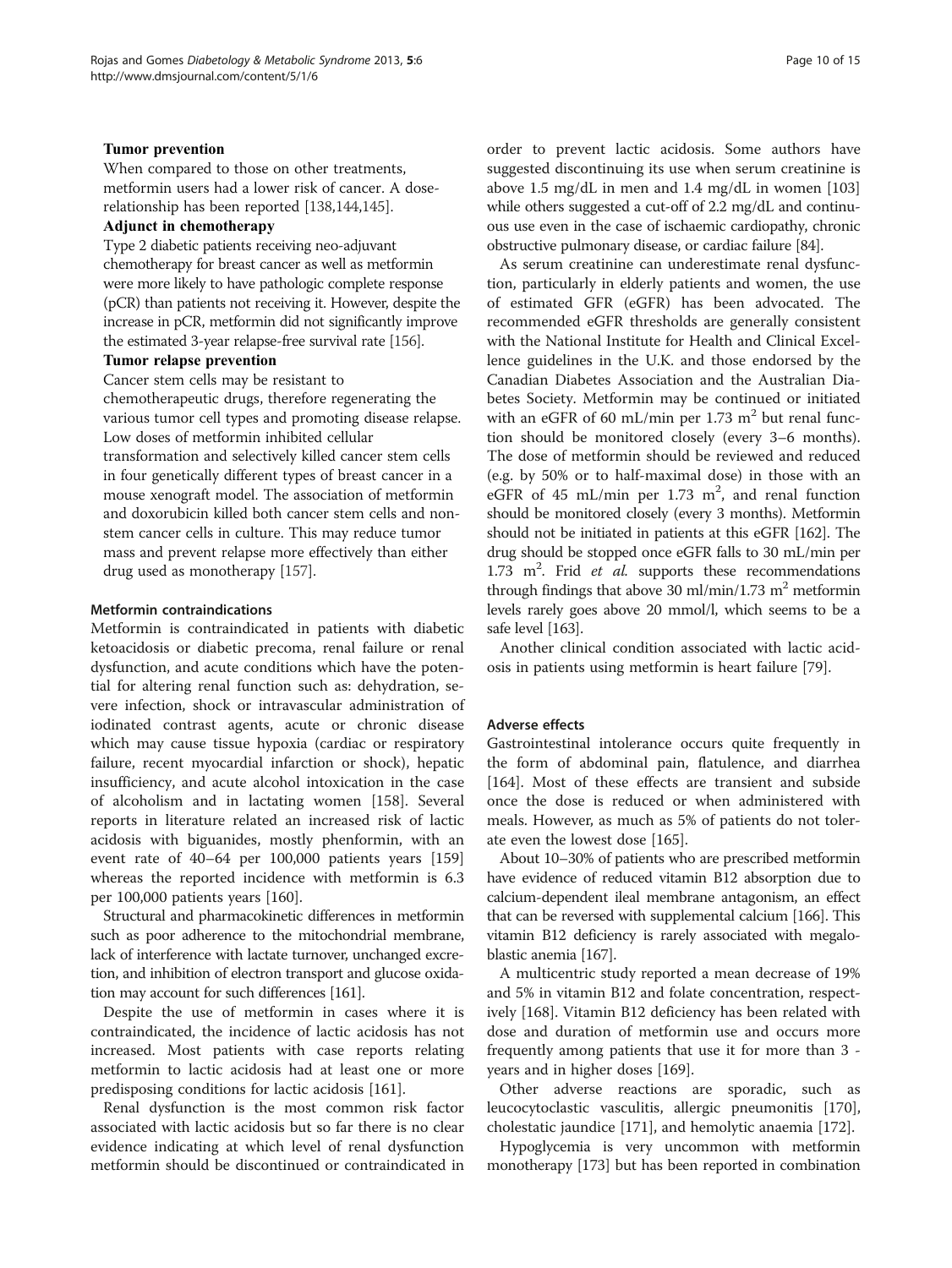<span id="page-10-0"></span>regimens [[174](#page-14-0)], likely due to metformin potentiating other therapeutic agents.

#### Drug interactions

Clinically significant drug interactions involving metformin are rare. Some cationic agents such as amiloride, digoxin, morphine, procainamide, quinidine, quinine, ranitidine, triamterene, trimethoprim, and vancomycin that are eliminated by renal tubular secretion may compete with metformin for elimination. Concomitant administration of cimetidine, furosemide, or nifedipine may also increase the concentration of metformin. Patients receiving metformin in association with these agents should be monitored for potential toxicity. Metformin should be discontinued at least 48 hours prior to the administration of iodinated contrast media which can produce acute renal failure and should only be restarted if renal function is normal [[175](#page-14-0)].

### **Tolerability**

Gastrointestinal side-effects are common with the use of metformin of standard release and are usually associated with rapid titration and high-dose initiation of metformin.

These effects are generally transient, arise early in the course of treatment, and tend to subside over time [[176\]](#page-14-0). The gastrointestinal side-effects can be addressed by taking the agent with meals, reducing the rate of dose escalation, or transferring to a prolonged-release formulation [[177\]](#page-14-0).

Some studies point to a dose-related relationship of the incidence of side-effects [[178](#page-14-0)] whereas other evidence gives no support for a dose-related effect of metformin on the gastrointestinal system [[179](#page-14-0)].

# Metformin XR

The metformin XR formulation releases the active drug through hydrated polymers which expand after uptake of fluid, prolonging gastric residence time which leads to slower drug absorption in the upper gastrointestinal tract and allows once-daily administration [\[180](#page-14-0)].

A prospective open label study assessed metformin XR effectiveness on three cardiovascular risk factors: blood glucose (HbA1c, fasting blood glucose, and postprandial blood glucose); total cholesterol, LDL cholesterol, HDL cholesterol; and triglycerides and blood pressure. No significant differences were observed by any anthropometric, clinical, or laboratory measures except for plasma triglycerides which were lower in the group switched to metformin XR [\[181\]](#page-14-0). Metformin tolerability as well as patient acceptance was greater in the group switched to metformin XR. Other studies have found good to excellent glycemic control with metformin XR in type 2 diabetic patients who did not have well-controlled diet and exercise alone [\[182](#page-14-0)]. Metformin XR has been associated with improved tolerability [\[182\]](#page-14-0) and increased compliance [\[183\]](#page-14-0).

#### Conclusions

In recent years, metformin has become the first-line therapy for patients with type 2 diabetes. Thus far, metformin is the only antidiabetic agent which has shown reduced macrovascular outcomes which is likely explained by its effects beyond glycemic control. It has also been employed as an adjunct to lifestyle modifications in pre-diabetes and insulin-resistant states. A large amount of evidence in literature supports its use even in cases where it would be contra-indicated mainly due to the fear of lactic acidosis which has been over-emphasized as the available data suggest that lactate levels and risk of lactic acidosis do not differ appreciably in patients taking this drug versus other glucose-lowering agents. It has also recently gained attention as a potential treatment for neurodegenerative diseases such as Alzheimer's disease.

#### Abbreviations

ACE: Angiotensin converting enzyme; AD: Alzheimeir disease; AGE: Advanced glycosilation end product; AMPK: Adenosine monophosfatase protein kinase; BACE 1: Beta-amyloid cleaving enzyme- 1; BMI: Body muscular index; BP: Blood pressure; CAD: Coronary artery disease; CDK: Cyclin dependent kinase; CHF: Cardiac heart failure; CPR: Complete pathologic response; CREB: cAMP responsive element binding protein; CsA: Cyclosporin A; CVD: Cardiovascular disease; DDPPIV: Dipeptidyl peptidase IV; DM: Diabetes mellitus; DYm: Mitochondrial membrane potential; FPG: Fasting plasma glucose; GDM: Gestacional diabetes mellitus; GFR: Glomerular filtration rate; eGFR: Estimated glomerular filtration rate; GLP-1: Glucagon like peptide 1; HAART: Highly active antiretroviral therapy; HALS: HIV associated lipodystrophy syndrome; HIV: Human imunodeficiency virus; HER-2: Human epidermal growth factor receptor type 2; HF: Heart failure; HOMA-IR: Homeostatic model assessment – insulin resistance; IFG: Impaired fasting glucose; IGT: Impaired glucose tolerance; LKB-1: Liver kinase 1; LSM: Lifestyle modification; MET: Metformin; MG: Metylglyoxal; mTOR: Mammalian target of rapamycin; NF-KB: Nuclear factor kappa beta; NRTIs: Nucleoside reverse transcriptase inhibitors; OGTT: Oral glucose tolerance test; PAI-1: Plasminogen activator inhibitor; PCOS: Policystic ovary syndrome; PIs: Protease inhibitors; PTP: Permeability transition pore; ROS: Reactive oxigen species; SIRT-1: Sirtuin 1; T2DM: Type 2 diabetes mellitus; TCS2: Tuberous sclerosis complex 2; TORC2: Transducer of regulated CREB protein 2; TZP: Triazepinone; UCPs: Uncoupled proteins; VEGF: Vascular endothelial growth factor; Vwf: Von Williebrand fator.

#### Competing interests

The authors declare that they have no competing interests.

#### Authors' contributions

Lilian Beatiz Aguayo Rojas drafted the manuscript and Marilia Brito Gomes reviewed and edited the manuscript. Both authors read and approved the final manuscript.

#### Authors' information

Lilian Beatriz Aguayo Rojas is post graduate student at the State University of Rio de Janeiro, Diabetes Unit, Internal Medicine Department. Marilia Brito Gomes is an Associate Professor at the State University of Rio de Janeiro, Diabetes Unit, Internal Medicine Department.

#### Received: 12 December 2012 Accepted: 5 February 2013 Published: 15 February 2013

#### References

1. Godarzi MO, Brier-Ash M: Metformin revisited: re-evaluation of its properties and role in the pharmacopoeia of modern antidiabetic agents. Diabetes Obes Metab 2005, 5:654–665.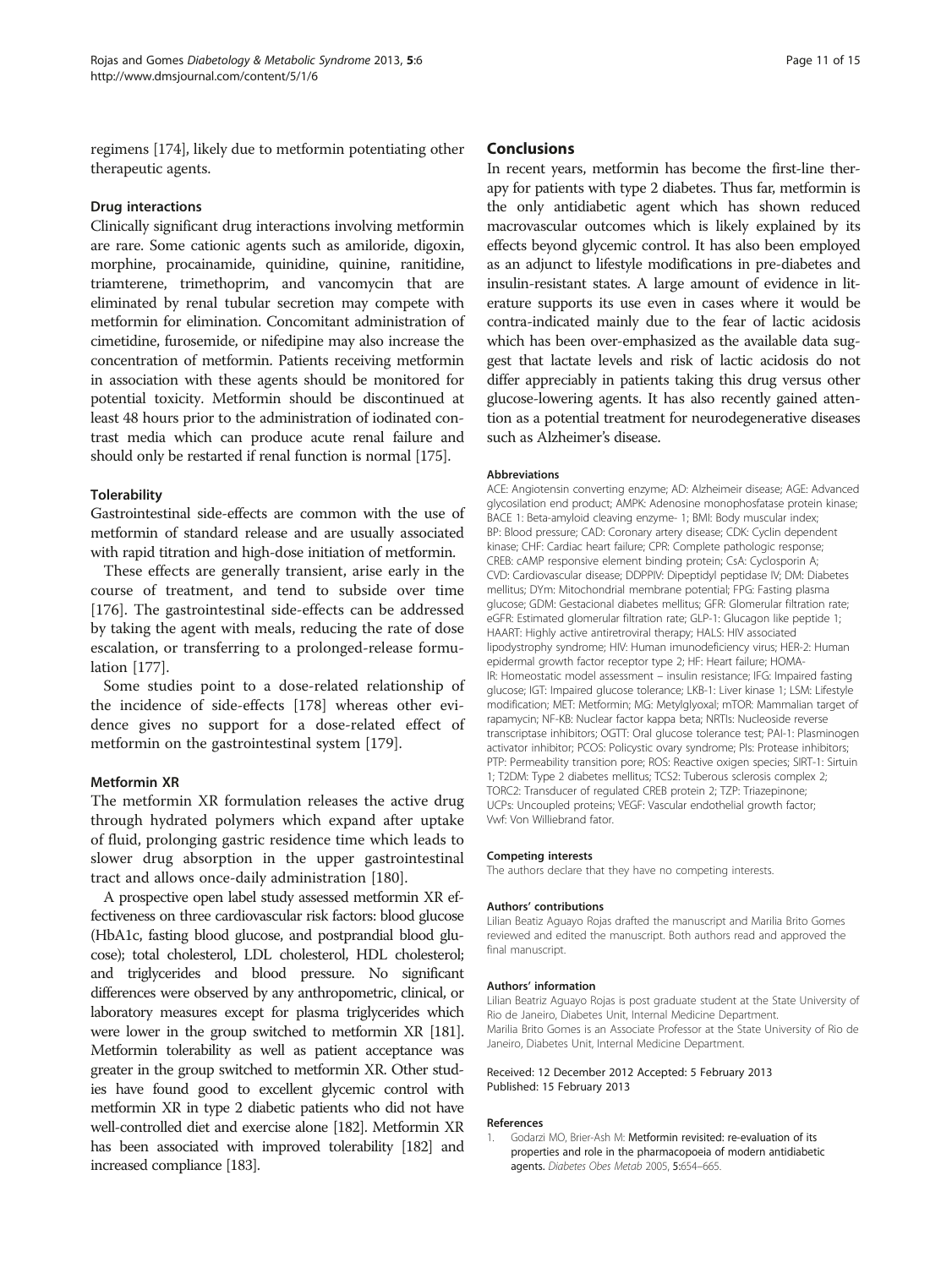- <span id="page-11-0"></span>Shaw RJ, Lamia KA, Vasquez D, et al: The kinase LKB1 mediates glucose homeostasis in liver and therapeutic effects of metformin. Science 2005, 310:1642–1646.
- El-Mir MY, Nogueira V, Fontaine E, et al: Dimethylbiguanide inhibits cell respiration via an indirect effect targeted on the respiratory chain complex I. J Biol Chem 2000, 275:223–228.
- 4. Wild S, Roglic G, Green A, Sicree R, King H: Global prevalence of diabetes. Estimates for the year 2000 and projections for 2030. Diabetes Care 2004, 27:1047–1053.
- Guillies C, Abram KR, Lambert PC, Cooper NJ, Sutton AJ, et al: Pharmacological and lifestyle interventions to prevent or delay type 2 diabetes in people with impaired glucose tolerance: systematic review and meta-analysis. BMJ 2007, 334:299.
- 6. Petersen J, Mc Guire D: Impaired glucose tolerance and impaired fasting glucose – a review of diagnosis, clinical implications and management. Diabetes Vasc Dis Res 2005, 2(1):9–15.
- 7. Diabetes Prevention Program Research Group: Reduction in the incidence of type 2 diabetes with lifestyle intervention or metformin. N Engl J Med 2002, 346:393–403.
- 8. Diabetes Prevention Program Research Group: Effects of withdrawal from metformin on the development of diabetes in the diabetes prevention program. Diabetes Care 2003, 26(4):977–980.
- Ramachandran A, Snehalatha C, Mukesh M, et al: Indian diabetes prevention programme (IDPP). the Indian diabetes prevention programme shows that lifestyle modification and metformin prevent type 2 diabetes in Asian Indian subjects with impaired glucose tolerance (IDPP-1). Diabetologia 2006, 49:289–297.
- 10. Yang W, Lin L, Qi J, et al: The preventive effect of acarbose and metformin on the IGT population from becoming diabetes mellitus: a 3 year multicentral prospective study. Chin J Endocrinol Metab 2001, 17:131–134.
- 11. Diabetes Prevention Program Research Group: 10-year follow-up of diabetes incidence and weight loss in the Diabetes Prevention Program Outcomes Study. Lancet 2009, 374(9702):1677–1686.
- 12. Ramachandran A, Snehalatha C, Vijay V: Low risk threshold for acquired diabetogenic factors in Asian Indians. Diab Res Clin Pract 2004, 65:189–195.
- 13. Pan XR, Li GW, Hu YH, et al: Effects of diet and exercise in preventing NIDDM in people with impaired glucose tolerance: The Da Qing IGT and Diabetes Study. Diabetes Care 1997, 20:537–544.
- 14. Salpeter SR, Buckley NS, Kahn JA, et al: Meta-analysis: metformin treatment in persons at risk for diabetes mellitus. Am J Med 2008, 121:149-157.
- 15. Lily M, Godwin M: Treating prediabetes with metformin systematic review and meta-analysis. Can Fam Physician 2009, 55:363–369.
- 16. American Diabetes Association: Summary of revisions to the 2011 clinical practice recommendations. Diabetes Care 2011, 34(Suppl 1):S3.
- 17. Rodbard HW, Jellinger PS, Davidson JA, et al: Statement by an American association of clinical endocrinologists/American college of endocrinology consensus panel on type 2 diabetes mellitus. An algorithm for glycemic control. Endocr Pract 2009, 15(6):540–559.
- 18. Prospective Diabetes Study (UKPDS) Group: Effect of intensive blood glucose control with metformin on complications in overweight patients with type 2 diabetes (UKPDS 34). Lancet 1998, 352(9131):854–865.
- 19. Ito H, Ishida H, Takeuchi Y, et al: Long-term effect of metformin on blood glucose control in non-obese patients with type 2 diabetes mellitus. Nutr Metab 2010, 7:83.
- 20. Turner RC, Cull CA, Frighi V, Holman RR: Glycemic control with diet, sulfonylurea, metformin, or insulin in patients with type 2 diabetes: progressive requirement for multiple therapies (UKPDS 49). JAMA 1999, 281:2005–2012.
- 21. Gerich J, Raskin P, Jean-Louis L, et al: PRESERVE-beta: two-year efficacy and safety of initial combination therapy with nateglinide or glyburide plus metformin. Diabetes Care 2005, 28:2093–2099.
- 22. Phung OJ, Scholle JM, Talwar M, Coleman CI: Effect of noninsulin Antidiabetic drugs added to metformin therapy on glycemic control, weight gain, and hypoglycemia in type 2 diabetes. JAMA 2010, 303(14):1410–1418.
- 23. Charbonnel B, Shernthaner G, Brunetti P, et al: Long-term efficacy and tolerability of add-on piogçitazone therapy to faliling monotherapy compared with addition of glicazide or metformin in patients with type 2 diabetes. Diabetologia 2005, 48:1093–1104.
- 24. Hanefeld M, Brunetti P, Schhernthaner GH, et al: One year glycemic control with sulphonylurea plus pioglitazone versus sulphonylurea plus metformin in patients with type 2 diabetes. Diabetes Care 2004, 27:141–147.
- 25. González-Ortiza M, Guerrero-Romero J, Violante-Ortiz R, et al: Efficacy of glimepiride/metformin combination versus glibenclamide/metformin in patients with uncontrolled type 2 diabetes mellitus. J Diabetes Complications 2009, 23:376–379.
- 26. Johnson JA, Majumdar SR, Simpson SH, et al: Decreased mortality associated with the use of metformin compared with sulfonylurea Monotherapy in type 2 diabetes. Diabetes Care 2002, 25:2244-2248.
- 27. Evans JM, Ogston SA, Emslie-Smith A, Morris AD: Risk of mortality and adverse cardiovascular outcomes in type 2 diabetes: a comparison of patients treated with sulfonylureas and metformin. Diabetologia 2006, 49:930–936.
- 28. Giugliano D, Quatraro A, Consoli G, et al: Metformin for obese, insulintreated diabetic patients: improvement in glycaemic control and reduction of metabolic risk factors. Eur J Clin Pharmacol 1993, 44:107-112.
- 29. Lund SS, Tarnow L, Frandsen M, et al: Combining insulin with metformin or an insulin secretagogue in non-obese patients with type 2 diabetes: 12 month, randomised, double blind trial. BJ 2009, 339:b4324.
- Vella S, Buetow L, Royle P, et al: The use of metformin in type 1 diabetes: a systematic review of efficacy. Diabetologia 2010, 53(5):809–820.
- 31. Abdelghaffar S, Attia AM: Metformin added to insulin therapy for type 1 diabetes mellitus in adolescents. Cochrane Database Syst Rev 2009, (Issue 1):CD006691.
- 32. Bailey CJ, Bagdonas A, Rubes J, et al: Rosiglitazone-metformin fixed-dose combination compared with uptritrated metformin alone in type diabetes mellitus:a 24 week, multicenter, randomized, double-blind, parallel-group study. Clin Ther 2005, 27:1548–1561.
- 33. Retnakaran R, Qi Y, Harris SB, Hanley AJ, Zinman B: Changes over time in glycemic control, insulin sensitivity, and beta-cell function in response to low-dose metformin and thiazolidinedione combination therapy in patients with impaired glucose tolerance. Diabetes Care 2011, 34(7):1601–1604.
- 34. Scheen AJ: ADOPT study: which first-line glucose-lowering oral medication in type 2 diabetes? Rev Med Liege 2007, 62(1):48–52.
- 35. Komoroski B, Vachharajani N, Feng Y, Li L, Kornhauser D, Pfister M: Dapagliflozin, a novel, selective SGLT2 inhibitor, improved glycemic control over 2 weeks in patients with type 2 diabetes mellitus. Clin Pharmacol Ther 2009, 85:513–519.
- 36. List JF, Woo V, Morales E, Tang W, Fiedorek FT: Sodium-glucose cotransport inhibition with dapagliflozin in type 2 diabetes. Diabetes Care 2009, 32:650–657.
- 37. Scheen AJ, de Magalhanes AC, Salvatore T, et al: Reduction of the acute bioavailability of metformin by the α glycosidase inhibitor acarbose in normal man. Eur J Clin Invest 1994, 24(Suppl3):50-54.
- 38. Rosenstok J, Brown A, Fischer J, et al: Efficacy and safety of acarbose in metformin-treated patients with type 2 diabetes. Diabetes Care 1998, 21:2050–2055.
- 39. Richter B, Bandeira-Echtler E, Bergerhoff K, Lerch CL: Dipeptidyl peptidase-4 (DPP-4) inhibitors for type 2 diabetes mellitus. Cochrane Database Syst Rev 2008, (2):CD006739.
- 40. Mannucci E, Ognibene A, Cremasco F, et al: Effect of metformin on glucagon-like peptide 1 (GLP-1) and leptin levels in obese nondiabetic subjects. Diabetes Care 2001, 24:489–494.
- 41. DeFronzo RA, Hissa MN, Garber AJ, for Saxagliptin Study Group, et al: The efficacy and safety of saxagliptin when added to metformin therapy in patients with inadequately controlled type 2 diabetes with metformin alone. Diabetes Care 2009, 32(9):1649–1655.
- 42. Deacon CF, Mannucci E, Ahrén B: Glycaemic efficacy of glucagon-like peptide-1 receptor agonists and dipeptidyl peptidase-4 inhibitors as add-on therapy to metformin in subjects with type 2 diabetes-a review and meta analysis. Diabetes Obes Metab 2012, 14(8):762–767.
- 43. Charles B, Norris R, Xiao X, Hague W: Population pharmacokinetics of metformin in late pregnancy. Ther Drug Monit 2006, 28:67–72.
- 44. Gutzin SJ, Kozer E, Magee LA, Feig DS, Koren G: The safety of oral hypoglycemic agents in the first trimester of pregnancy. a meta-analysis. Can J Clin Pharmacol 2003, 10:179–183.
- 45. Gilbert C, Valois M, Koren G: Pregnancy outcome after first-trimester exposure to metformin: a meta-analysis. Fertil Steril 2006, 86:658-663.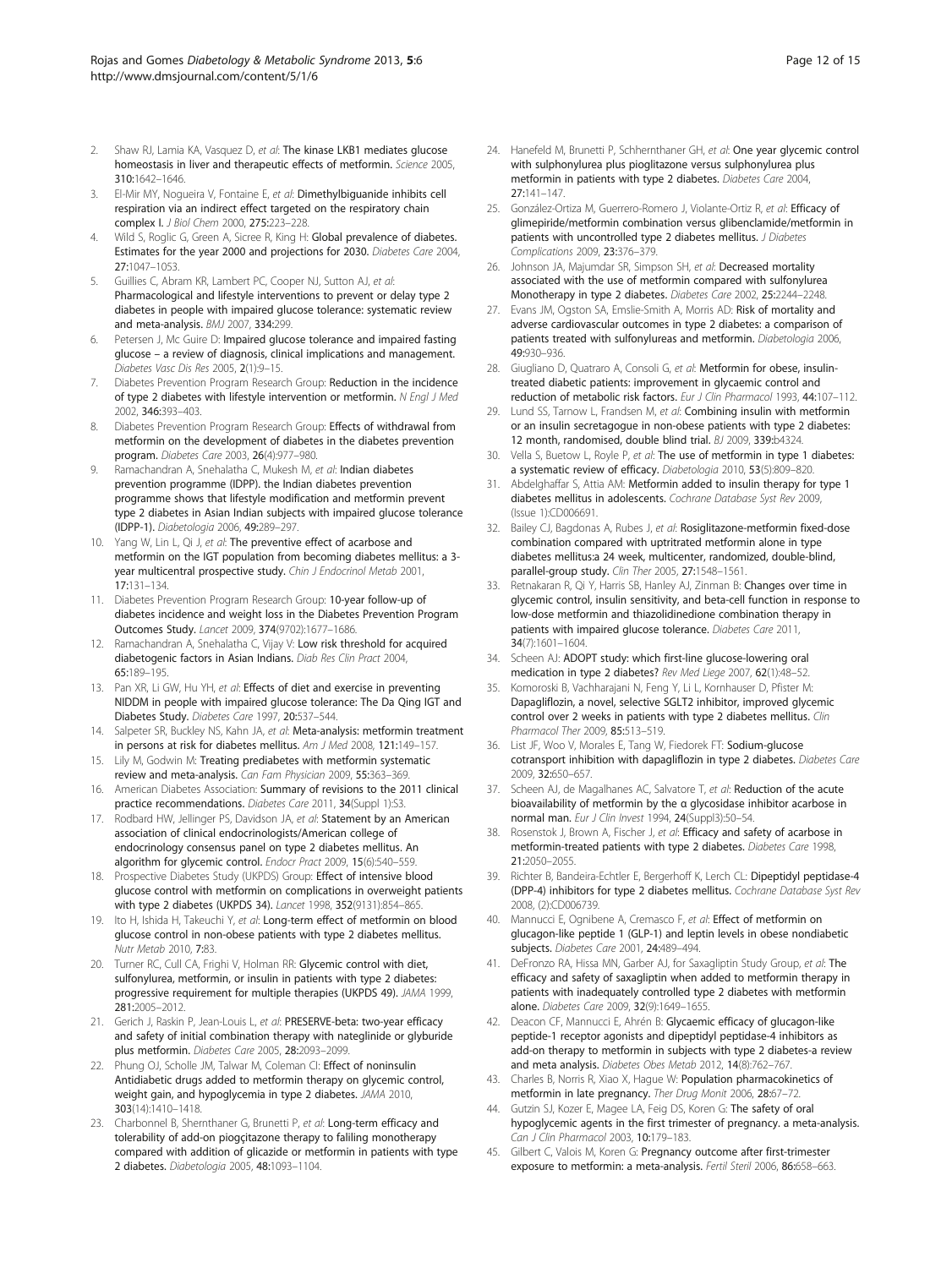- <span id="page-12-0"></span>46. Rowan JA, Hague WM, Gao W, Battin MR, Moore MP: MiG trial investigators. Metformin versus insulin for the treatment of gestational diabetes. N Engl J Med 2008, 358:2003–2015.
- 47. Moore LE, Briery CM, Clokey D, et al: Metformin and insulin in the management of gestational diabetes mellitus: preliminary results of a comparison. J Reprod Med 2007, 52:1011–1015.
- 48. Rowan JA, Rush EC, Obolonkin V, Battin M, Wouldes T, Hague WM: Metformin in gestational diabetes: the offspring follow-up (MiG TOFU): body composition at 2 years of age. Diabetes Care 2011, 34:2279–2284.
- 49. Wiegand S, Maikowski U, Blankenstein O, Bierbermann H, Tarnow P, Grutes A: Type 2 diabetes and impaired glucose tolerance in European children and adolescents with obesity- a problem that is no longer restrited to minority groups. Eur J Endocrinol 2004, 151:199-206.
- 50. Pinhas-Hamiel O, Zeitler P: Clinical presentation and treatment of type 2 diabetes in children. Pediatr Diabetes 2007, 8(Suppl. 9):16–27.
- 51. Jones KL, Arslanian S, Peterokova VA, Park JS, Tomlinson MJ: Effect of metformin in pediatric patients with type 2 diabetes: a randomized controlled trial. Diabetes Care 2002, 25:89–94.
- 52. Gottschalk M, Danne T, Vlajnic A, Cara J: Glimepiride Versus Metformin as Monotherapy in Pediatric Patients With Type 2 Diabetes.A randomized, single-blind comparative study. DiabetesCare 2007, 30:790–794.
- 53. Gungor N, Thompson T, Sutton-Tyrrell K, Janosky J, Arslanian S: Early signs of cardiovascular disease in youth with obesityand type 2 diabetes. Diabetes Care 2005, 28(5):1219–1221.
- 54. Freedman DS, Khan LK, Dietz WH, Srinivasan SR, Berenson GS: Relationship of childhood obesity to coronary heart disease risk factors in adulthood: the Bogalusa Heart Study. Pediatrics 2001, 108(3):712–718.
- 55. Rashid M, Roberts EA: Nonalcoholic steatohepatitis in children. J Pediatr Gastroenterol Nutr 2000, 30:48–53.
- 56. Targher G, Bertolini L, Poli F, et al: Nonalcoholic fatty liver disease and risk of future cardiovascular events among type 2 diabetic patients. Diabetes 2005, 54:3541–3546.
- 57. Carnethon MR, Gidding SS, Nehgme R, Sidney S, et al: Cardiorespiratory fitness in young adulthood and the development of cardiovascular disease risk factors. JAMA 2003, 290:3092–3100.
- 58. Schwimmer JB, Deutsch R, Kahen T, Lavine JE, Stanley C, Behling C: Prevalence of fatty liver in children and adolescents. Pediatrics 2006, 118:1388–1393.
- 59. Reinehr T, Kiess W, Kappellen T, Andler W: Insulin sensitivity among obese children and adolescents, according to degree of weight loss. Pediatrics 2004, 114:1569–1573.
- 60. Tock L, Dˆamaso A, de Piano A, Carnier J, et al: Long-TermEffects of metformin and lifestyle modification on nonalcoholic fatty liver disease obese adolescents. J Obes 2010, 831901:6. Article ID 831901.
- 61. Burgert TS, Duran EJ, Goldberg-Gell R, Dziura J, Yeckel CW, Katz S, Tamborlane WV, Caprio S: Short-term metabolic and cardiovascular effects of metformin in markedly obese adolescents with normal glucose tolerance. Pediatr Diabetes 2008, 9:567–576.
- 62. Park M, Kinra S, Ward K, White B, Viner R: Metformin for obesity in children and adolescents: a systematic review. Diabetes Care 2009, 32:1743–1745.
- 63. Cole CR, Foody JM, Blackstone EH, Lauer MS: Heart rate recoverv after submaximal exercise testing asa predictor of mortality in a cardiovascularly healthy cohort. Ann Intern Med 2000, 132:552–555.
- 64. Lind L, Andren B: Heart rate recovery after exercise is related to the insulin resistance syndrome and heart rate variability in elderly men. Am Heart J 2002, 144:666–672.
- 65. Nadeau KJ, Ehlers LB, Zeitler PS, Love-Osborne K: Treatment of nonalcoholic fatty liver disease with metformin versus lifestyle intervention in insulin-resistant adolescents. Pediatr Diabetes 2009,  $10:5-13$
- 66. Oude Luttikhuis H, Baur L, Jansen H, Shrewsbury VA, O'Malley C, Stolk RP, Summerbell CD: Interventions for treating obesity in children. Cochrane Database Syst Rev 2009, (1):CD001872.
- 67. Kannel WB, McGee DL: Diabetes and glucose tolerance as risk factors for cardiovascular disease: the Framingham Study. Diabetes Care 1979, 2:120–126.
- 68. Wingard DL, Barrett-Connor E: Heart disease and diabetes, NationalDiabetes Data Group. Diabetes in America. 2nd edition. Washington, D.C: GPO; 1995:429–48. NIH publication no.95-1468.
- 69. Haffner SM, Lehto S, Ronnemaa T, Pyorala K, Laakso M: Mortality from coronary heart disease in subjects with type 2 diabetes and in

nondiabetic subjects with and without prior myocardial infarction. N Engl J Med 1998, 339:229–234.

- 70. Krempf M, Parhofer KG, Steg G, et al: National Cholesterol Education Program (NCEP) Expert Panel onDetection, Evaluation, and Treatment of High Blood Cholesterol in Adults (Adult Treatment Panel III).Third Report of the NationalCholesterol Education Program (NCEP) Expert Panel on Detection. Circulation 2002, 106:3143–3421.
- 71. Bulugahapitiya U, Siyambalapitiya S, Sithole J, Idris I: Is diabetes a coronary risk equivalent? Systematic review and meta-analysis. Diabet Med 2009, 26:142–148.
- Sgambato S, Varricchio M, Tesauro P, Passariello N, Carbone L: Use of metformin in ischemic cardiopathy. Clin Ther 1980, 94:77-85.
- 73. Holman RR, Paul SK, Bethel MA, Matthews DR, Neil HA: 10-year follow up of intensive glucose control in type 2 diabetes. N Engl J Med 2008, 359:1577–1589.
- 74. Kao J, Tobis J, Mc Clelland RL, et al: Relation of metformin treatment to clinical events in diabetic patients undergoing percutaneous intervention. Am J Cardiol 2004, 93:1347–1350.
- 75. Kooy A, de Jager J, Lehert P, et al: Long-term effects of metformin on metabolism and microvascular and macrovascular disease in patients with type 2 diabetes mellitus. Arch Intern Med 2009, 169:616–625.
- 76. Jadhav S, Ferrell W, Greer IA, Petrie JR, Cobbe SM, Sattar N: Effects of metformin on microvascular function and exercise tolerance in women with angina and normal coronary arteries. J Am Coll Cardiol 2006, 48:956–963.
- 77. Boussageon R, Supper I, Bejan-Angoulvant T, et al: Reappraisal of metformin efficacy in the treatment of type 2 diabetes: a meta-analysis of randomised controlled trials. PLoS Med 2012, 9(4):e1001204
- 78. MacDonald MR, Petrie MC, Hawkins NM, et al: Diabetes, left ventricular systolic dysfunction, and chronic heart failure. Eur Heart J 2008, 10:1224–1240.
- 79. Hulisz DT, Bonfiglio MF, Murray RD: Metformin-associated lactic acidosis. J Am Board Fam Pract 1998, 11:233–236.
- 80. Food and Drug Administration. Product label approval: metformin. 2006. <http://packageinserts.bms.com/pi/piglucophage.pdf>
- 81. Masoudi FA, Inzucchi SE, Wang Y, Havranek EP, Foody JM, Krumholz HM: Thiazolinediones, metformin, and outcomes in older patients with diabetes and heart failure. Circulation 2005, 111:583–590.
- 82. Eurich DT, Majumdar SR, McAlister FA, Tsuyuki RT, Johnson JA: Improved clinical outcomes associated with metformin in patients with diabetes and heart failure. Diabetes Care 2005, 28:2345–2351.
- 83. Papanas N, Maltezos E, Mikhailidis DP: Metformin and heart failure: never say never again. Expert Opin Pharmacother 2012, 1:1-8.
- 84. Rachmani R, Slavachevski I, Levi Z, Zadok B, Kedar Y, Ravid M: Metformin in patients with type 2 diabetes mellitus: reconsideration of traditional contraindications. Eur J Intern Med 2002, 13:428–433.
- 85. Shah DD, Fonarow GC, Horwich TB: Metformin Therapy and Outcomes in Patients With Advanced Systolic Heart Failure and Diabetes. J Card Fail 2010, 16(3):200–206.
- 86. Isoda K, Young J, Zirlik A, et al: Metformin inhibits Proinflammatory Responses and Nuclear Factor ĸß in Human Vascular Wall Cells. Arterioscler Thromb Vasc Biol 2006, 26:611–617.
- 87. The Diabetes Prevention Program Research Group Intensive: Lifestyle Intervention or Metformin on Inflammation and Coagulation in Participants With Impaired Glucose Tolerance. Diabetes 2005, 54(5):1566–1572.
- 88. De Jager J, Kooy A, Lehert P, et al: Effects of short-term treatment with metformin on markers of endothelial function and inflammatory activity in type 2 diabetes mellitus: a randomized, placebo-controlled trial. J Intern Med 2004, 256:1-14.
- 89. Mather KJ, Verma S, Anderson TJ: Improved endothelial function with metformin in type 2 diabetes mellitus. J Am Coll Cardiol 2001, 37(5):1344–1350.
- 90. Vitale C, Mercuro G, Cornoldi A, Fini M, et al: Metformin improves endothelial function in patients with metabolic syndrome. J Intern Med 2005, 258:250–256.
- 91. Grant PJ: Beneficial effects of metformin on haemostasis and vascular function in man. Diabetes Metab 2003, 29(6S):44-52.
- 92. Standeven KF, Ariens RA, Whitaker P, et al: The effect of dimethylbiquanide on thrombin activity, FXIII activation, fibrin polymerization, and fibrin clot formation. Diabetes 2002, 51:189–197.
- 93. Charles MA, Morange P, Eschwege E, et al: Effect of weight change and metformin on fibrinolysis and the von Willebrand factor in obese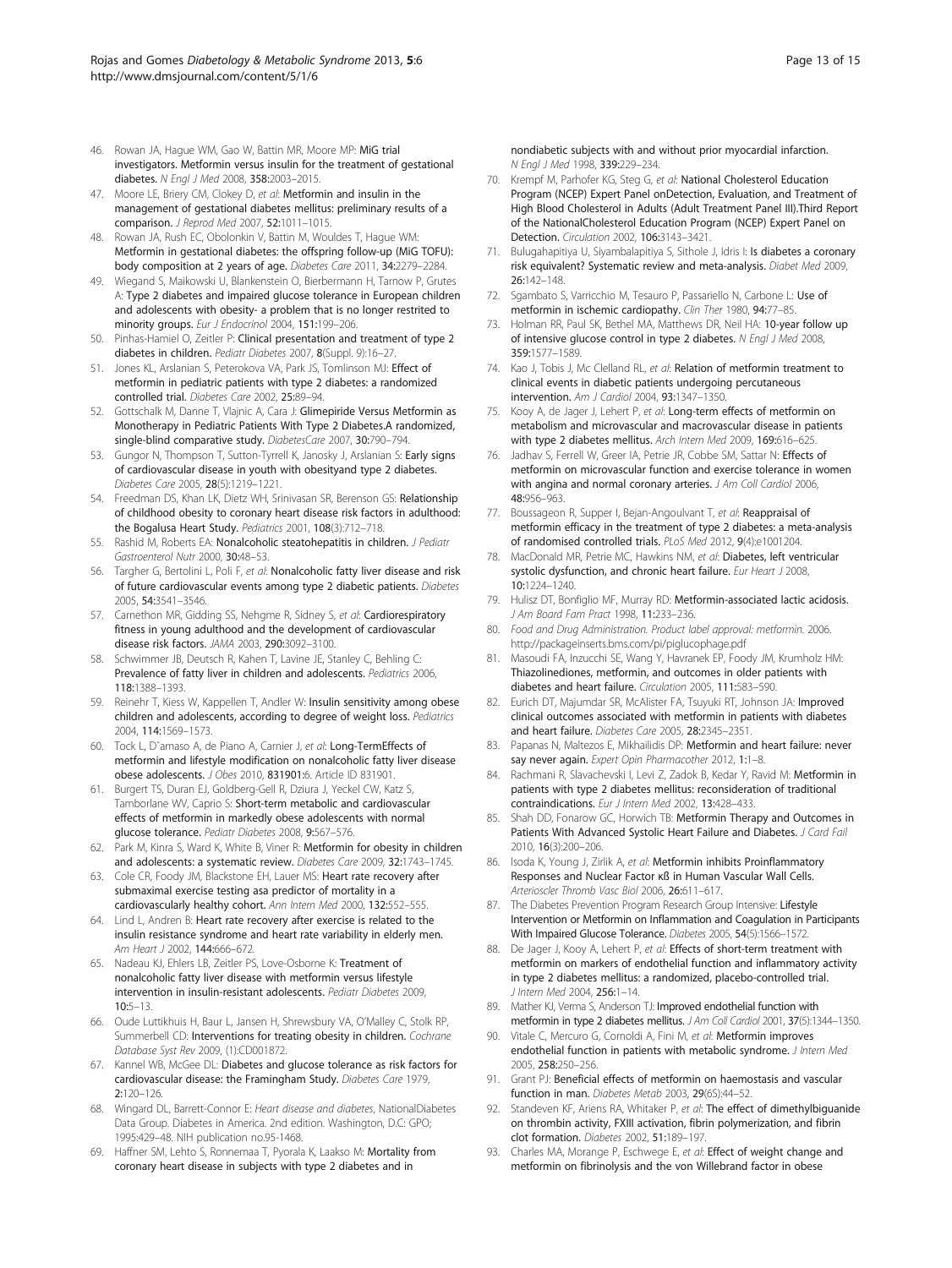<span id="page-13-0"></span>nondiabetic subjects: the BIGPRO1 Study. Biguanides and the Prevention of the Risk of Obesity. Diabetes Care 1998, 21:1967–1972.

- 94. Wu RR, Zhao JP, Jin H, et al: Lifestyle Intervention and Metformin for Treatment of Antipsychotic-Induced Weight Gain A Randomized Controlled Trial. JAMA 2008, 299(2):185–193.
- 95. Glueck CJ, Fontaine RN, Wang P, et al: Metformin reduces weight, centripetalobesity, insulin, leptin, and low-density lipoprotein cholesterol in nondiabetic, morbidly obese subjects with body mass index greater than 30. Metabolism 2001, 50:856–861.
- 96. Kusaka I, Nagasaka S, Horie H, Ishibashi S: Metformin, but not pioglitazone, decreases postchallenge plasma ghrelin levels in type 2 diabetic patients: a possible role in weight stability? Diabetes Obes Metab 2008, 10:1039–1046.
- 97. Hadigan C, Corcoran C, Basgoz N, et al: Metformin in the Treatment of HIV Lipodystrophy Syndrome A Randomized Controlled Trial. JAMA 2000, 284:472–477.
- 98. Sheth S, Larson L: The efficacy and safety of insulin-sensitizing drugs in HIV-associated lipodystrophy syndrome: a meta-analysis of randomized trials. BMC Infect Dis 2010, 10:183.
- 99. Bailey CJ, Turner RC: Metformin. N Engl J Med 1996, 334:574-579.
- 100. Faure P, Rossini E, Wiernsperger N, et al: An insulin sensitizer improves the free radical defense system potential and insulin sensitivity in high fructose-fed rats. Diabetes 1999, 48:353–357.
- 101. Beisswenger P, Rugiero-Lopez D: Metformin inhibition of glycation processes. Diabetes Metab 2003, 29(6S):95–103.
- 102. Anedda A, Rial E, Gonzalez Barroso: Metformin induces oxidative stress in white adipocytes and raises uncoupling proten levels. *J Endocrinol* 2008, 199:33–40.
- 103. Zheng Z, Chen H, Li J, Li T, Zheng B, Zheng Y, Jin H, He Y, Gu Q, Xun X: Sirtuin 1-mediated cellular metabolic memory of high glucose via the LKB1/AMPK/ROS pathway and therapeutic effects of metformin. Diabetes 2012, 61(1):217–228.
- 104. Kahn SE, Haffner SM, Heise MA, et al: Glycemic durability of rosiglitazone, metformin or glyburide monotherapy. N Engl J Med 2006, 355:2427–2443.
- 105. Desilets AR, Dhakal-Karki S, Dunican KC: Role of metformin for weight management in patients without type 2 diabetes. Ann Pharmacother 2008, 42:817–826.
- 106. Eleftheriadou I, Grigoropoulou P, Katsilambros N, Tentolouris N: The effects of medications used for the management of diabetes and obesity on postprandial lipid metabolism. Curr Diabetes Rev 2008, 4:340–356.
- 107. Wulffelé MG, Kooy A, Lehert P, Bets D, Donker A, Stehouwer C: Does metformin decrease blood pressure in patients with type 2 diabetes intensively treated with insulin? Diabet Med 2005, 22:907.
- 108. Tack CJ, Smits P, Willemsen JJ, Lenders JW, Thien T, Lutterman JA: Effects of insulin on vascular tone and sympathetic nervous system in NIDDM. Diabetes 1996, 45:15–22.
- 109. Sechi LA, Bartoli E: Molecular mechanisms of insulin resistance in arterial hypertension. Blood Press Suppl 1996, 1:47–54.
- 110. Granberry MC, Fonseca VA: Cardiovascular risk factors associated with insulin resistance: effects of oral antidiabetic agents. Am J Cardiovasc Drugs 2005, 5:201–209.
- 111. Fontbonne A, Diouf I, Baccara-Dinet M, Eschwege E, Charles A: Effects of 1-year treatment with metformin on metabolic and cardiovascular risk factors in non-diabetic upper-body obese subjects with mild glucose anomalies: a post-hoc analysis of the BIGPRO1 trial. Diabetes Metab 2009, 35:385–391.
- 112. Vigersky R, Filmore-Nassar A, Allan R: Thyrotropin Suppression by Metformin. J Clin Endocrinol Metab 2006, 91:225–227.
- 113. Capelli C, Rotondi M, Pirola I, Agosti B, Gandossi E, et al: TSH-lowering effect of metformin in type 2 diabetic patients differences between euthyroid, untreated hypothyroid, and euthyroid on L-T4 therapy patients. Diabetes Care 2009, 32:1589–1590.
- 114. Triant VA, Lee H, Hadigan C, Grinspoon SK: Increased acute myocardial infarction rates and cardiovascular risk factors among patients with HIV disease. J Clin Endocrinol Metab 2007, 92:2506–2512.
- 115. Kinlaw WB, Marsh B: Adiponectin and HIV-lipodystrophy:taking HAART. Endocrinology 2004, 145:484–486.
- 116. Moyle GJ, Sabin CA, Cartledge J, et al: A randomized comparative trial of tenofovir DF or abacavir as replacement for a thymidine analogue in persons with lipoatrophy. Acquir Immune Defic Syndr 2006, 20:2043-2050.
- 117. Behrens G, Dejam A, Schmidt H, et al: Impaired glucose tolerance, b cell function and lipid metabolism in HIV patients under treatment with protease inhibitors. Acquir Immune Defic Syndr 1999, 13:F63–F70.
- 118. Kohli R, Shevitz A, Gorbach S, Wanke C: A randomized placebo-controlled trial of metformin for the treatment of HIV lipodystrophy. HIV Med 2007, 8:420–426.
- 119. van Wijk, de Koning E, Castro M, et al: Comparison of Rosiglitazone and Metformin for treating HIV Lipodistrophy. Ann Inter Med 2005, 143:337–346.
- 120. Spasic MR, Callaerts P, Norga KK: AMP-Activated Protein Kinase (AMPK) Molecular Crossroad for Metabolic Control and Survival of Neurons. Neuroscientist 2009, 15(4):309–316.
- 121. Culmsee C, Monnig J, Kemp BE, Mattson MP: AMPactivated protein kinase is highly expressed in neurons in the developing rat brain and promotes neuronal survival following glucose deprivation. J Mol Neurosci 2001, 17:45–58.
- 122. Santomauro Júnior AC, Ugolini MR, Santomauro AT, Souto RP: Metformina e AMPK: Um Antigo Fármaco e Uma Nova Enzima no Contexto da Síndrome Metabólica. Arq Bras Endocrinol Metabol 2008, 52(1):120-125.
- 123. El-Mir MY, Detaille D, Villanueva G, et al: Neuroprotective Role of Antidiabetic Drug Metformin Against Apoptotic Cell Death in Primary Cortical Neurons. J Mol Neurosci 2008, 34(1):77–87.
- 124. Andersen JK: Oxidative stress in neurodegeneration: Cause or consequence? Nat Med 2004, 10:S18–S25.
- 125. Kroemer G, Reed JC: Mitochondrial control of cell death. Nat Med 2000, 6:513–519.
- 126. Detaille D, Guigas B, Chauvin C, et al: Metformin prevents high glucoseinduced endothelial cell death through a mitochondrial permeability transition-dependent process. Diabetes 2005, 54:2179–2187.
- 127. Plum L, Schubert M, Bruning JC: The role of insulin receptor signaling in the brain. Trends Endocrinol Metab 2005, 16:59-65.
- 128. van der Heide LP, Ramakers GM, Smidt MP: Insulin signaling in the central nervous system: learning to survive. Prog Neurobiol 2006, 79:205–221.
- 129. Gupta A, Bisht B, Dey CS: Peripheral insulin-sensitizer drug metformin ameliorates neuronal insulin resistance and Alzheimer's-like change. Neuropharmacology 2011, 60:910–920.
- 130. Selkoe DJ: The cell biology of Bamyloid precursor protein and presenilin in Alzheimer's disease. Trends Cell Biol 1998, 8:447–453.
- 131. Chen Y, Zhoua K, Wanga R, Liua Y, et al: Antidiabetic drug metformin (GlucophageR) increases biogenesis of Alzheimer's amyloid peptides via up-regulating BACE1 transcription. PNAS 2009, 106(10):3907–3912.
- 132. Wang J, Gallagher D, De Vito L, et al: Metformin activates an atypical PKC-CBP pathway to promote neurogenesis and enhance spatial memory formation. Cell Stem Cell 2012, 11:23–35.
- 133. Papanas N, Maltezos E, Mikhailidis DP: Metformin and cancer: licence to heal? Expert Opin Investig Drugs 2010, 19:913-917
- 134. Larsson SC, Orsini N, Wolk A: Diabetes mellitus and risk of colorectal cancer: a meta-analysis. J Natl Canc Ins 2005, 97:1679-1687
- 135. Li D, Yeung SJ, Hassan MM, Konopleva M, Abbruzzese JL: Anti-diabetic therapies affect risk of pancreatic cancer. Gastroenterology 2009, 137(2):482–488.
- 136. Donadon V, Balbi M, Valent F, Avogaro A: Glycated hemoglobin and antidiabetic strategies as risk factors for hepatocellular carcinoma. World J Gastroenterol 2010, 16(24):3025–3032.
- 137. Libby G, Donnelly LA, Donnan PT, et al: New users of metformin area at low risk of incident cancer: a cohort study among people with type 2 diabetes. Diabetes Care 2009, 32:1620–1625.
- 138. Landman GW, Kleefstra N, van Hateren KJ, et al: Metformin associated with lower cancer mortality in type 2 diabetes ZODIAC-16. Diabetes Care 2010, 33:322–326.
- 139. Lee JH, Kim TI, Jeon SM, et al: The effects of metformin on the survival of colorectal cancer patients with diabetes mellitus. Int J Cancer 2011,  $12.1 - 24$
- 140. Inoue M, Iwasaki M, Otami T, et al: Diabetes mellitus and the risk of cancer. Results from a large-scale population-based cohort study. Arch Intern Med 2006, 166:1871–1877.
- 141. Grimberg A, Cohen P: Role of insulin-like growth factors and their binding proteins in growth control and carcinogenesis. J Cell Physiol 2000, 183:1–9.
- 142. Smith U, Gale EAU: Cancer and diabetes: are we ready for prime time? Diabetologia 2010, 53:1541–1544.
- 143. Markman B, Atzori F, Perez-Garcia J, Tabernero J, Baselga J: Status of PI3K inhibition and biomarker development in cancer therapeutics. Ann Oncol 2010, 21:683–691.